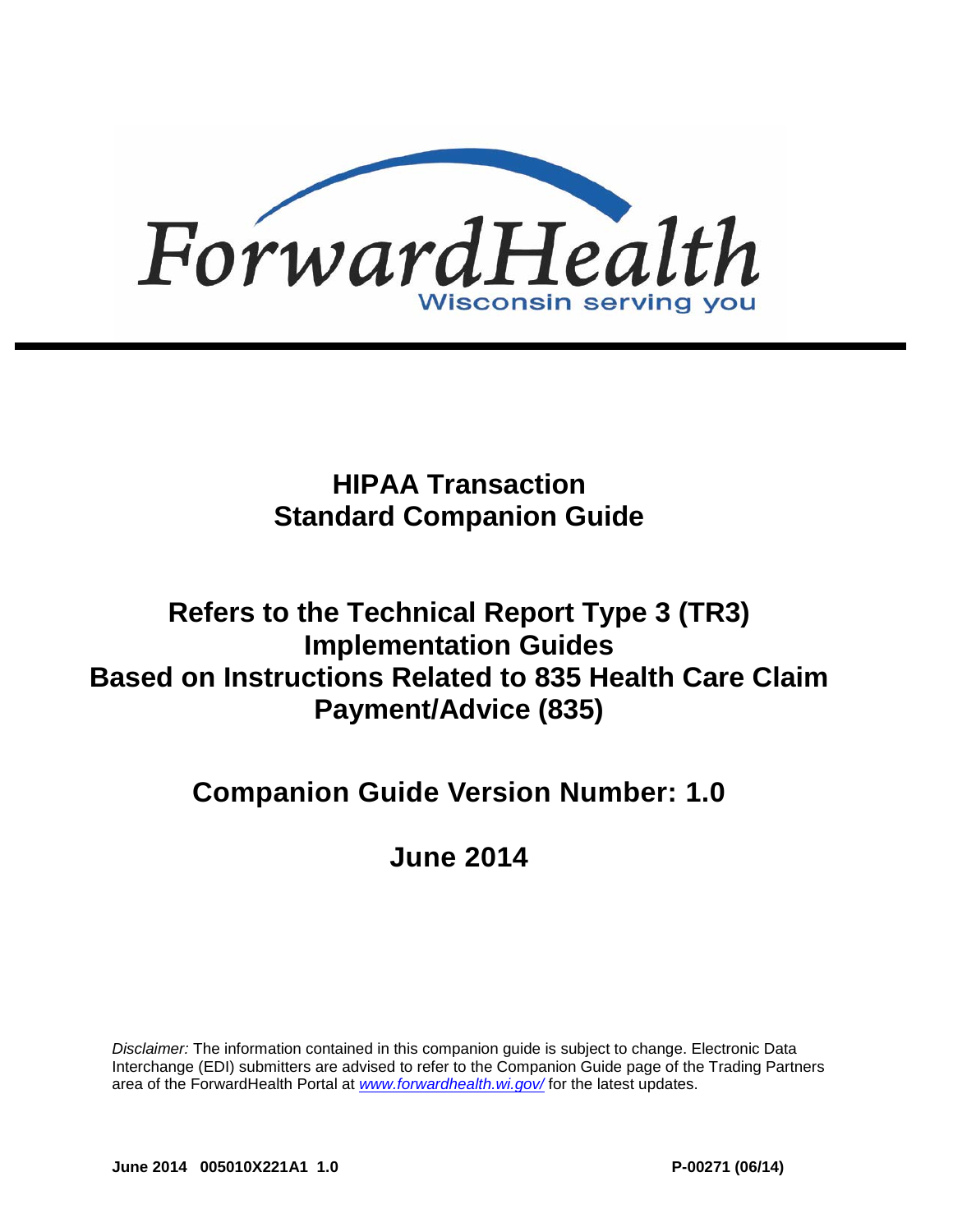# **Disclosure Statement**

This template is Copyright © 2010 by the Workgroup for Electronic Data Interchange (WEDI) and the Data Interchange Standards Association (DISA), on behalf of the Accredited Standards Committee (ASC) X12. All rights reserved. It may be freely redistributed in its entirety provided that this copyright notice is not removed. It may not be sold for profit or used in commercial documents without the written permission of the copyright holder. This guide is provided "as is" without any express or implied warranty. Note that the copyright on the underlying ASC X12 Standards is held by DISA on behalf of ASC X12.

This document can be reproduced and/or distributed; however, its ownership by ForwardHealth must be acknowledged and the contents must not be modified.

Companion guides may contain two types of data, instructions for electronic communications with the publishing entity (communications/connectivity instructions), and supplemental information for creating transactions for the publishing entity while ensuring compliance with the associated ASC X12 implementation guide (transaction instructions). Either the communications/connectivity component or the transaction instruction component must be included in every companion guide. The components may be published as separate documents or as a single document.

The communications/connectivity component is included in the companion guide when the publishing entity wants to convey the information needed to commence and maintain communication exchange.

The transaction instruction component is included in the companion guide when the publishing entity wants to clarify the implementation guide instructions for submission of specific electronic transactions. The transaction instruction component content is limited by ASC X12's copyrights and Fair Use statement.

#### **2014 © Wisconsin Department of Health Services**

All rights reserved. This document may be copied.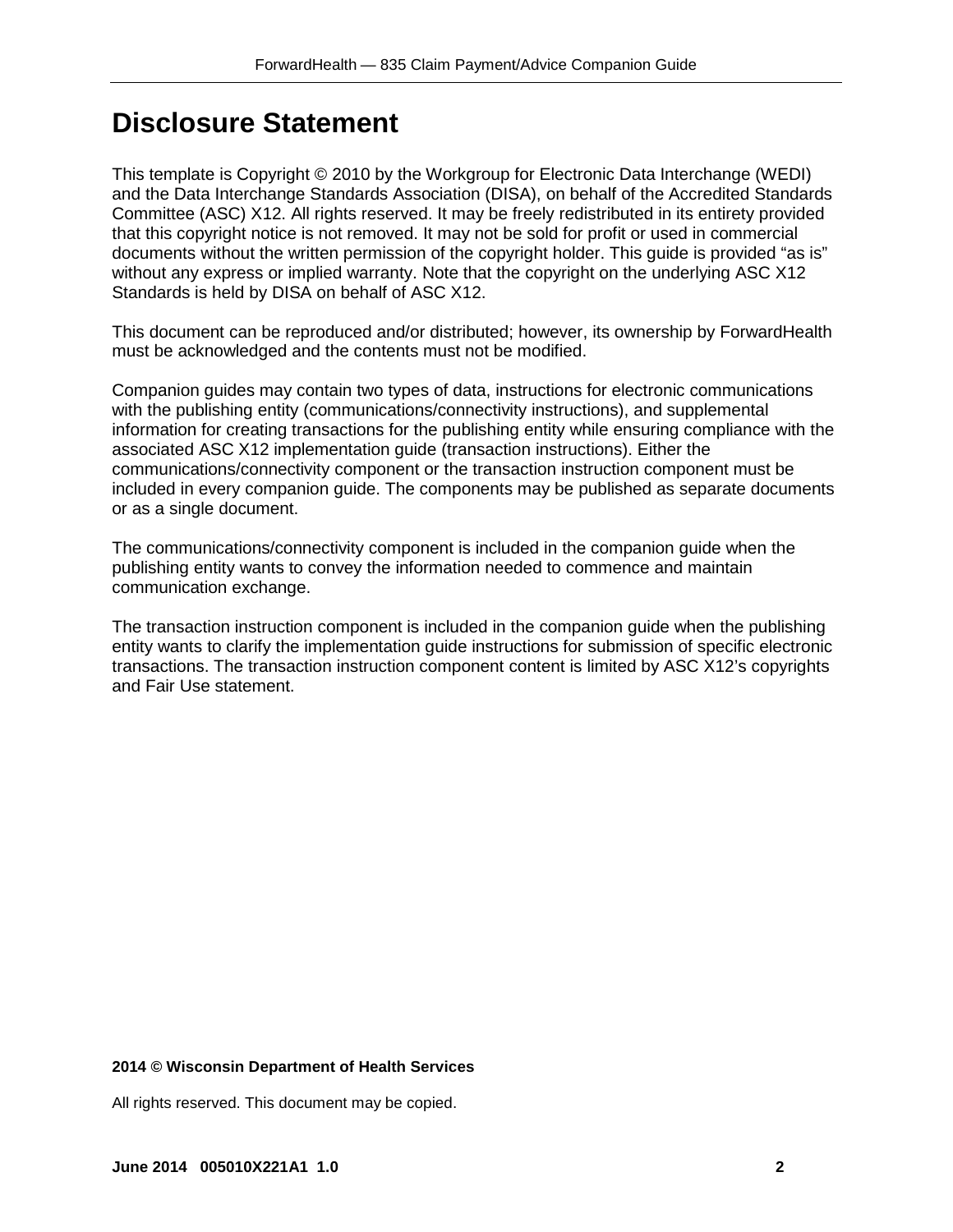# **Preface**

This companion guide to the v5010 ASC X12N Technical Report Type 3 (TR3) adopted under the Health Insurance Portability and Accountability Act of 1996 (HIPAA) clarifies and specifies the data content when exchanging transactions electronically with ForwardHealth. Transmissions based on this companion guide, used in tandem with the TR3, also called 835 Health Care Claim Payment/Advice (835) ASC X12N (version 005010X221A1), are compliant with both ASC X12 syntax and those guides. This companion guide is intended to convey information that is within the framework of the ASC X12N TR3 adopted for use under HIPAA. This companion guide is not intended to convey information that in any way exceeds the requirements or usages of data expressed in the TR3.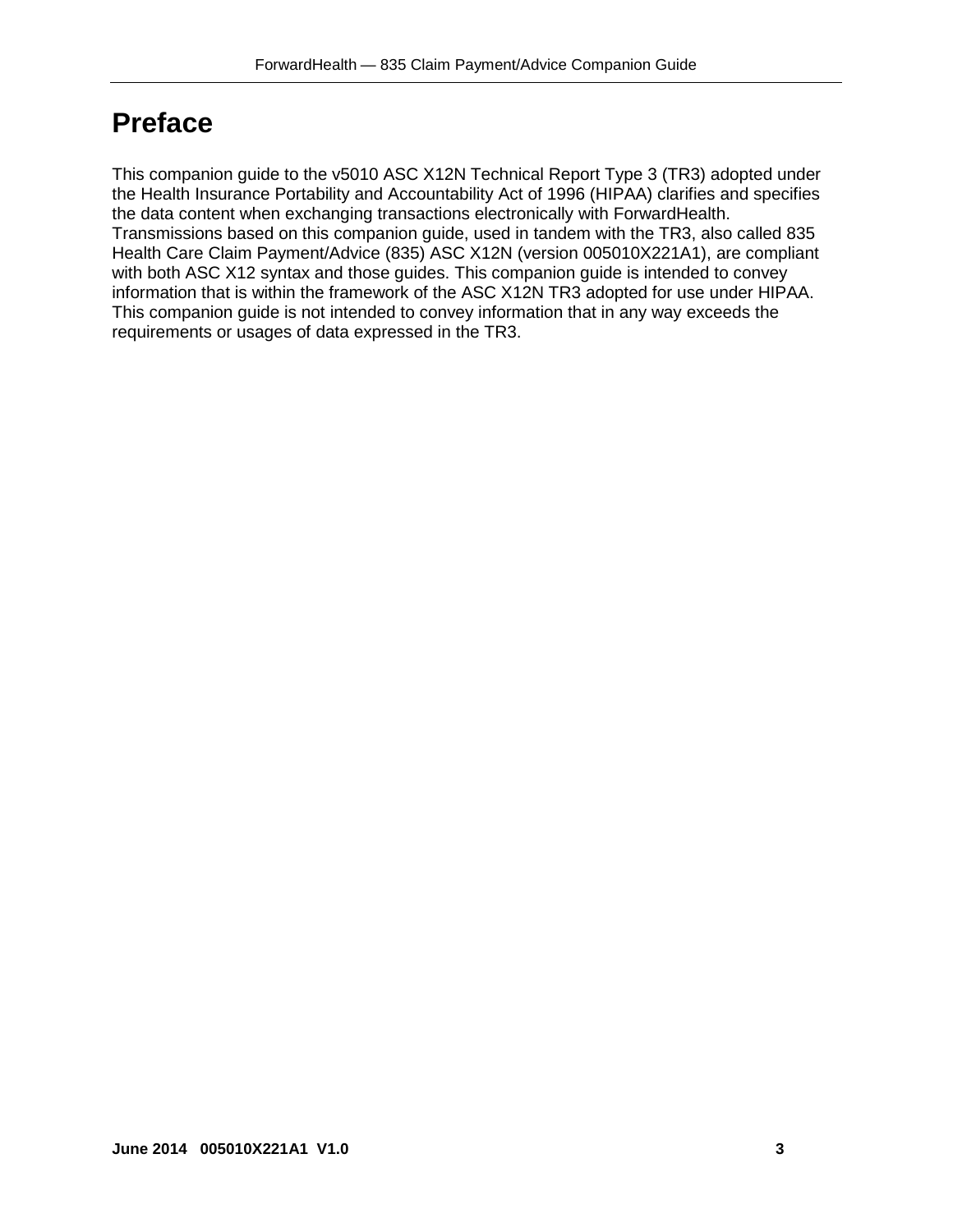(This page was intentionally left blank.)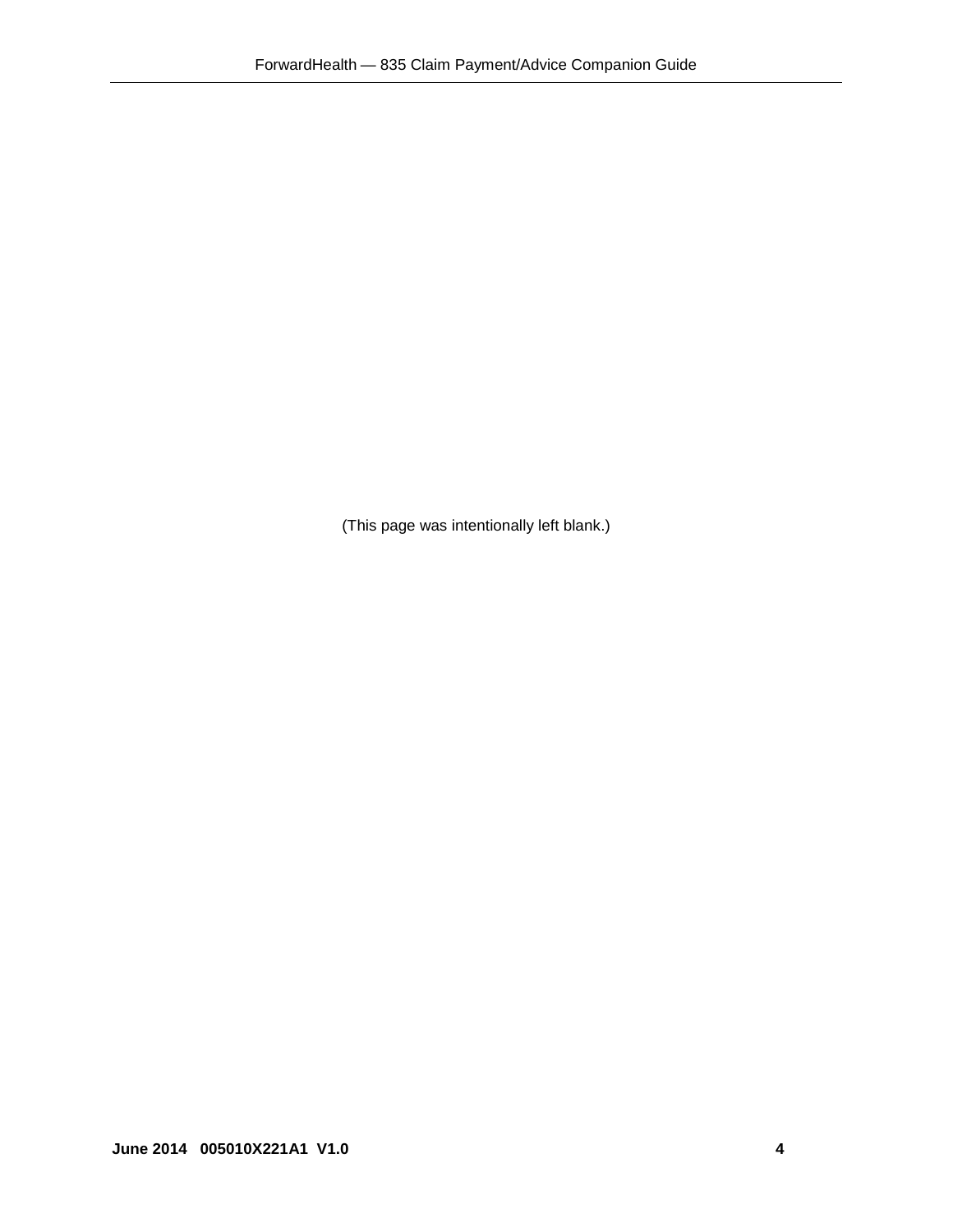# **Table of Contents**

| 1              |  |
|----------------|--|
|                |  |
|                |  |
| $\overline{2}$ |  |
|                |  |
|                |  |
|                |  |
| 3              |  |
| 4              |  |
|                |  |
|                |  |
|                |  |
|                |  |
|                |  |
| 5              |  |
|                |  |
|                |  |
|                |  |
|                |  |
| 6              |  |
|                |  |
|                |  |
|                |  |
|                |  |
|                |  |
| $\overline{7}$ |  |
|                |  |
|                |  |
|                |  |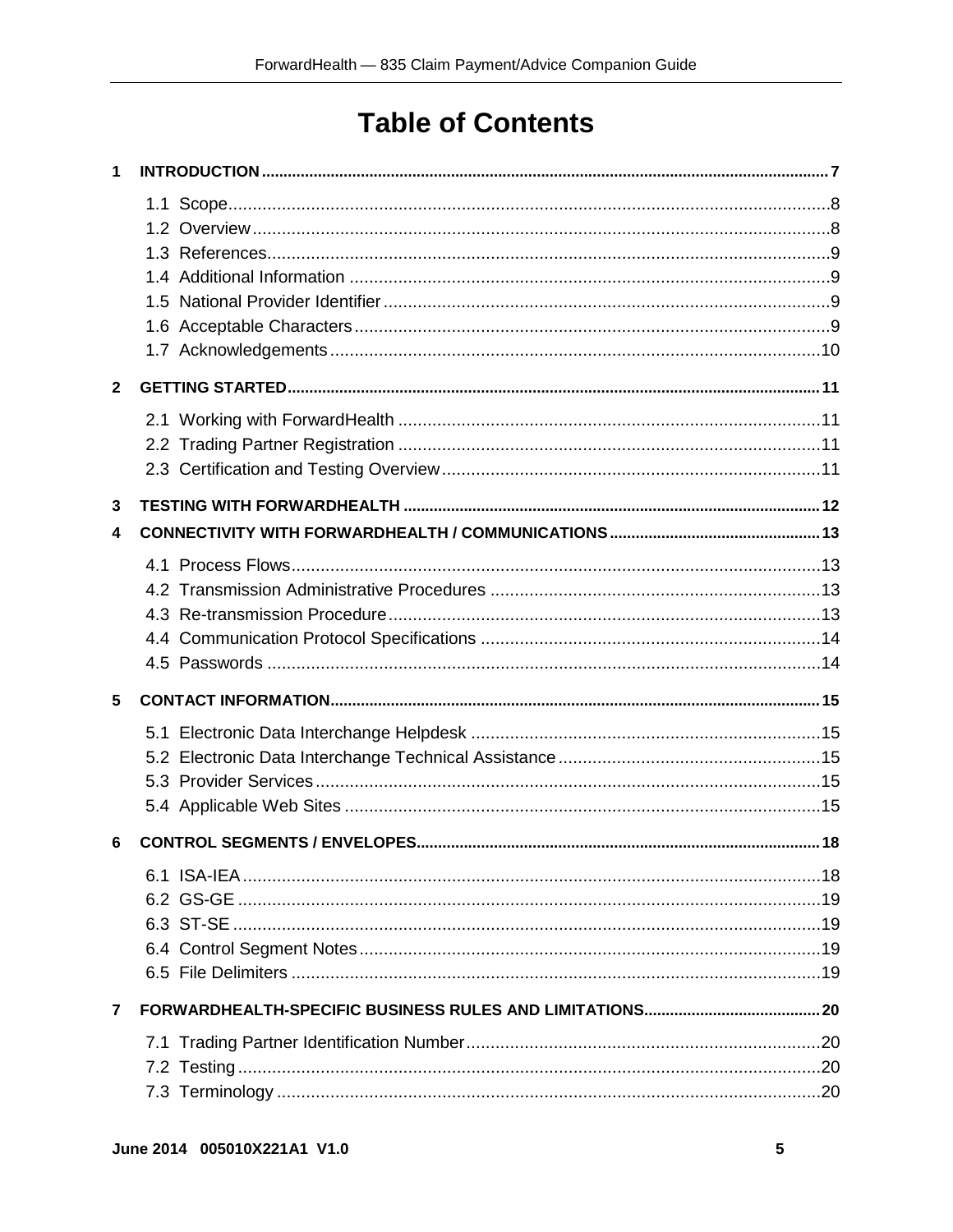| 8  |    |  |
|----|----|--|
|    |    |  |
|    |    |  |
| 9  |    |  |
|    |    |  |
| 10 |    |  |
|    |    |  |
|    | 1. |  |
|    | 2. |  |
|    | 3. |  |
|    | 4. |  |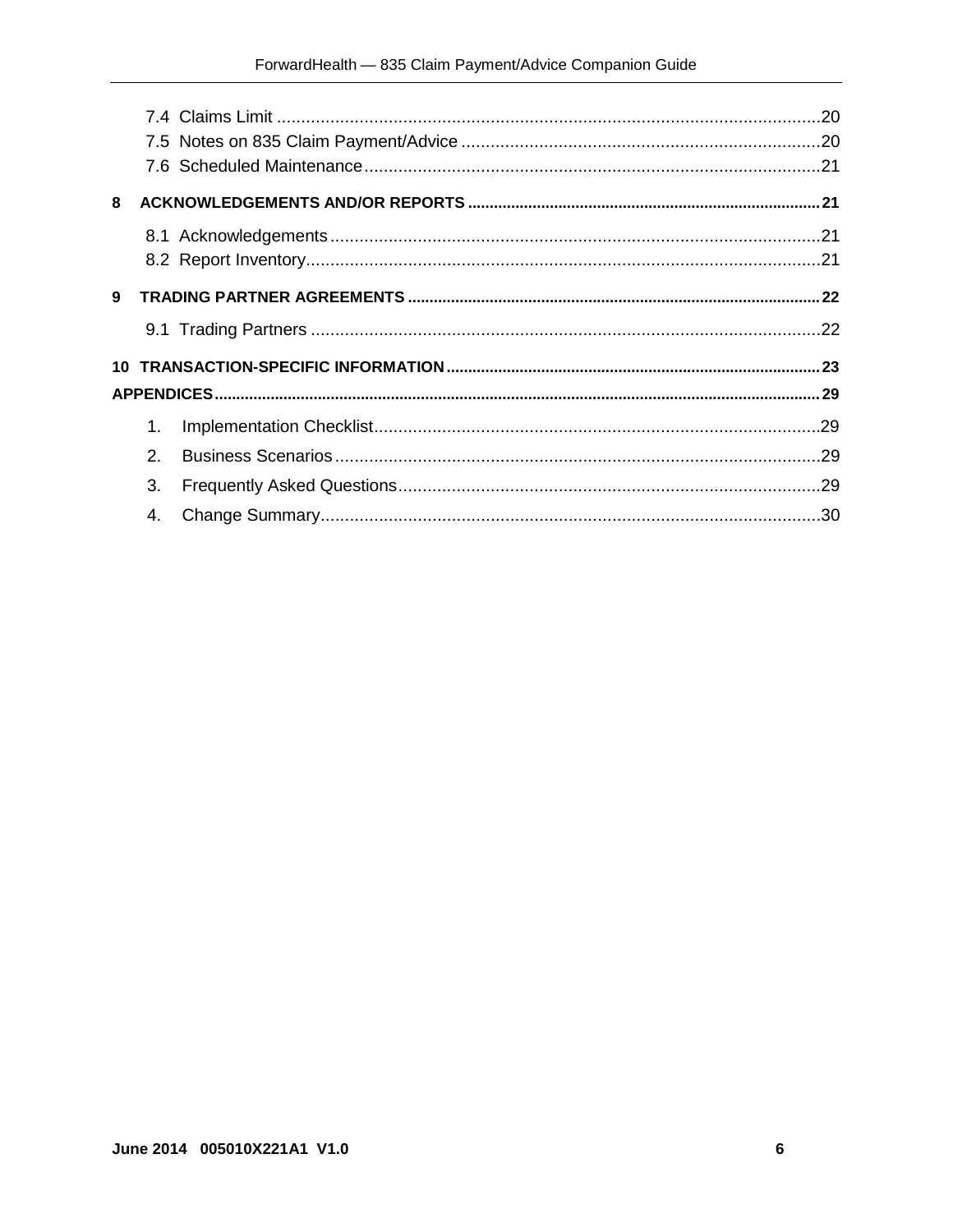# <span id="page-6-0"></span>**1 INTRODUCTION**

This section describes how TR3, also called 835 ASC X12N (005010X221A1), which was adopted under HIPAA, will be detailed with the use of a table. The table contains a Notes/Comments column for each segment that ForwardHealth has additional information to provide over and above the information in the TR3. That information can do the any of the following:

- 1. Limit the repeat of loops, or segments.
- 2. Limit the length of a simple data element.
- 3. Specify a sub-set of the implementation guide internal code listings.
- 4. Clarify the use of loops, segments, composite, and simple data elements.
- 5. Any other information tied directly to a loop, segment, composite, or simple data element pertinent to trading electronically with ForwardHealth.

In addition to the row for each segment, one or more additional rows are used to describe ForwardHealth's usage for composite and simple data elements and for any other information. Notes and comments should be placed at the deepest level of detail. For example, a note about a code value should be placed on a row specifically for that code value, not in a general note about the segment.

The following table specifies the columns and suggested use of the rows for the detailed description of the transaction set companion guides. The table contains a Notes/Comments column for each segment that ForwardHealth has additional information to provide, over and above the information in the TR3. The following is just an example of the type of information that would be spelled out or elaborated on in Section 10: Transaction Specific Information.

| Page# | <b>Loop ID</b> | <b>Reference</b> | <b>Name</b>                                                       | <b>Codes</b>                         | Length | <b>Notes/Comments</b>                                                                                                                                                                                                                                                       |
|-------|----------------|------------------|-------------------------------------------------------------------|--------------------------------------|--------|-----------------------------------------------------------------------------------------------------------------------------------------------------------------------------------------------------------------------------------------------------------------------------|
| 193   | 2100C          | NM <sub>1</sub>  | <b>Subscriber Name</b>                                            |                                      |        | This type of row exists to indicate that a new<br>segment has begun. It is shaded at 10<br>percent and notes or comments about the<br>segment itself go in this cell.                                                                                                       |
| 195   | 2100C          | <b>NM109</b>     | <b>Subscriber Primary</b><br>Identifier                           |                                      | 15     | This type of row exists to limit the length of the<br>specified data element.                                                                                                                                                                                               |
| 196   | 2100C          | <b>REF</b>       | <b>Subscriber</b><br>Additional<br>Identification                 |                                      |        |                                                                                                                                                                                                                                                                             |
| 197   | 2100C          | REF01            | Reference<br>Identification<br>Qualifier                          | 18, 49,<br>6P, HJ,<br>N <sub>6</sub> |        | These are the only codes transmitted by<br>ForwardHealth.                                                                                                                                                                                                                   |
|       |                |                  | <b>Plan Network</b><br><b>Identification</b><br>Number            | N <sub>6</sub>                       |        | This type of row exists when a note for a<br>particular code value is required. For<br>example, this note may say that value N6 is<br>the default. Not populating the first three<br>columns makes it clear that the code value<br>belongs to the row immediately above it. |
| 218   | 2110C          | <b>EB</b>        | <b>Subscriber</b><br><b>Eligibility or Benefit</b><br>Information |                                      |        |                                                                                                                                                                                                                                                                             |
| 231   | 2110C          | EB13-1           | Product/Service ID<br>Qualifier                                   | <b>AD</b>                            |        | This row illustrates how to indicate a<br>component data element in the Reference<br>column and also how to specify that only one<br>code value is applicable.                                                                                                              |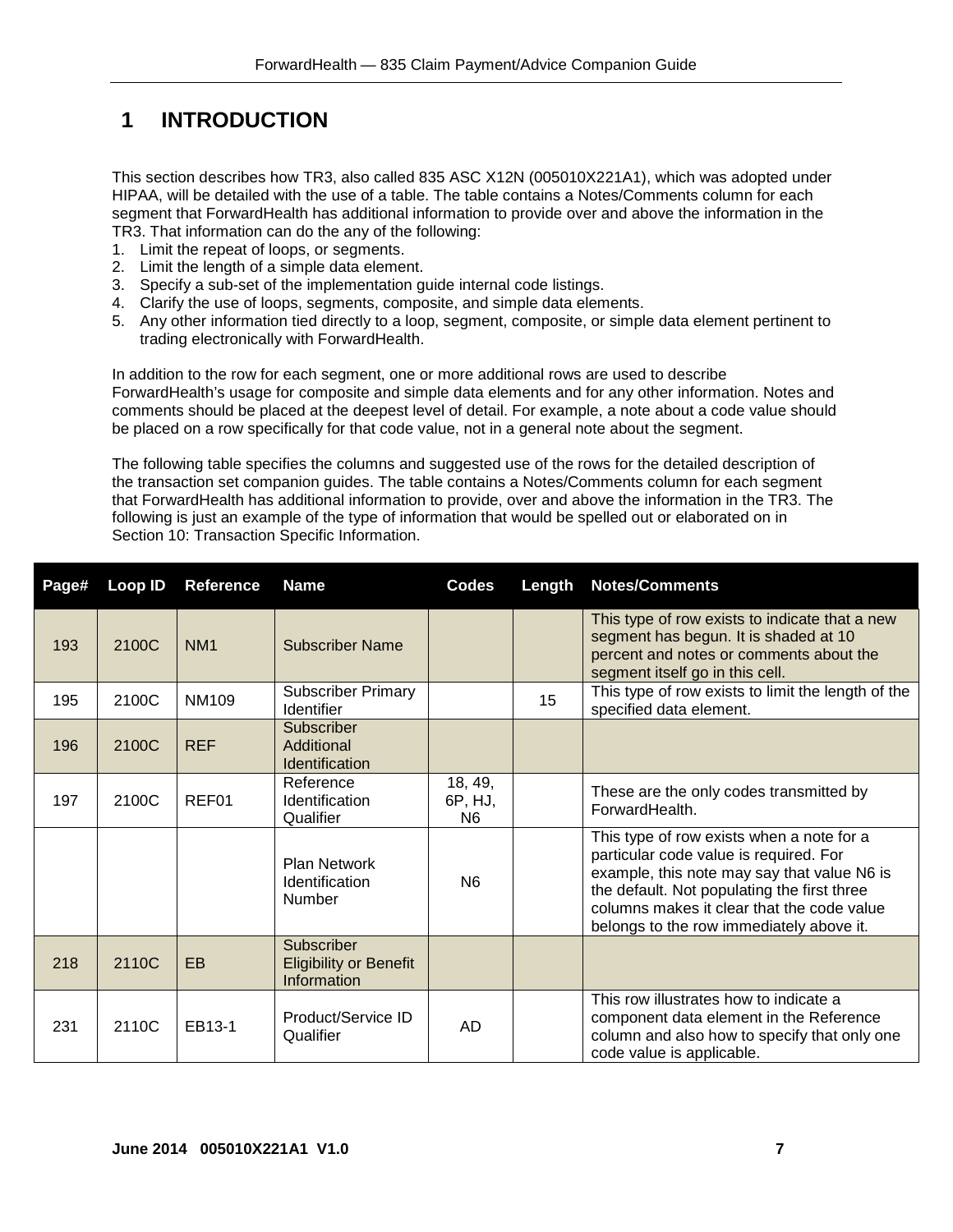# <span id="page-7-0"></span>**1.1 Scope**

This companion guide is intended for trading partner use in conjunction with the TR3 HIPAA 5010 835 (referred to as Claim Payment/Advice in the rest of this document) for the purpose of submitting Claim Payment/Advice requests electronically. This companion guide is not intended to replace the TR3. The TR3s define the national data standards, electronic format, and values for each data element within an electronic transaction. The purpose of this companion guide is to provide trading partners with a guide to communicate ForwardHealth-specific information required to successfully exchange transactions electronically with ForwardHealth interChange. The instructions in this companion guide are not intended to be stand-alone requirements documents. This companion guide conforms to all the requirements of any associated ASC X12 implementation guide and is in conformance with ASC X12's Fair Use and Copyright statements.

The information contained in this companion guide applies to ForwardHealth, which includes the following programs: BadgerCare Plus, Wisconsin Medicaid, SeniorCare, Wisconsin Chronic Disease Program (WCDP), the Wisconsin Well Woman Program (WWWP), and Medicaid managed care programs. All of these programs use ForwardHealth interChange for processing.

ForwardHealth interChange will accept and process any HIPAA-compliant transaction; however, a compliant transaction that does not contain ForwardHealth-specific information, though processed, may be denied. For example, a compliant 276 Health Care Claim Status (276) inquiry created with an invalid ForwardHealth member identification number will be processed by ForwardHealth but will not find the claim requested. For questions regarding appropriate billing procedures, as well as for policy and billing information, providers should refer to their policy-specific area of the ForwardHealth Online Handbook.

Refer to the companion guide first if there is a question about how ForwardHealth processes a HIPAA transaction. For further information, contact the ForwardHealth Electronic Data Interchange (EDI) Department at (866) 416-4979. This document is intended as a resource to assist providers, clearinghouses, service bureaus, and all other trading partners with ForwardHealth interChange in successfully conducting EDI of administrative health care transactions. This document provides instructions for enrolling as a ForwardHealth interChange trading partner, obtaining technical assistance, initiating and maintaining connectivity, sending and receiving files, testing, and other related information. This document does not provide detailed data specifications, which are published separately by the industry committees responsible for their creation and maintenance.

### <span id="page-7-1"></span>**1.2 Overview**

ForwardHealth and all other covered entities are required by HIPAA to comply with the EDI standards for health care as established by the Secretary of the federal Department of Health and Human Services (HHS). The Secretary of the HHS is required by HIPAA to adopt standards to support the electronic exchange of administrative and financial health care transactions primarily between health care providers and plans. The Health Insurance Portability and Accountability Act of 1996 directs the Secretary to adopt standards for transactions to enable health information to be exchanged electronically and to adopt specifications for implementing each standard.

The Health Insurance Portability and Accountability Act of 1996 serves to:

- Create better access to health insurance.
- Limit fraud and abuse.
- Reduce administrative costs.

This guide is designed to help those responsible for testing and setting up electronic Claim Payment/Advice transactions. Specifically, it documents and clarifies when situational data elements and segments must be used for reporting and identifies codes and data elements that do not apply to ForwardHealth interChange. This guide supplements (but does not contradict) requirements in the ASC X12N 835 (version 005010X221A1) implementation. This information should be given to the provider's business area to ensure that Claim Payment/Advice transactions are interpreted correctly. This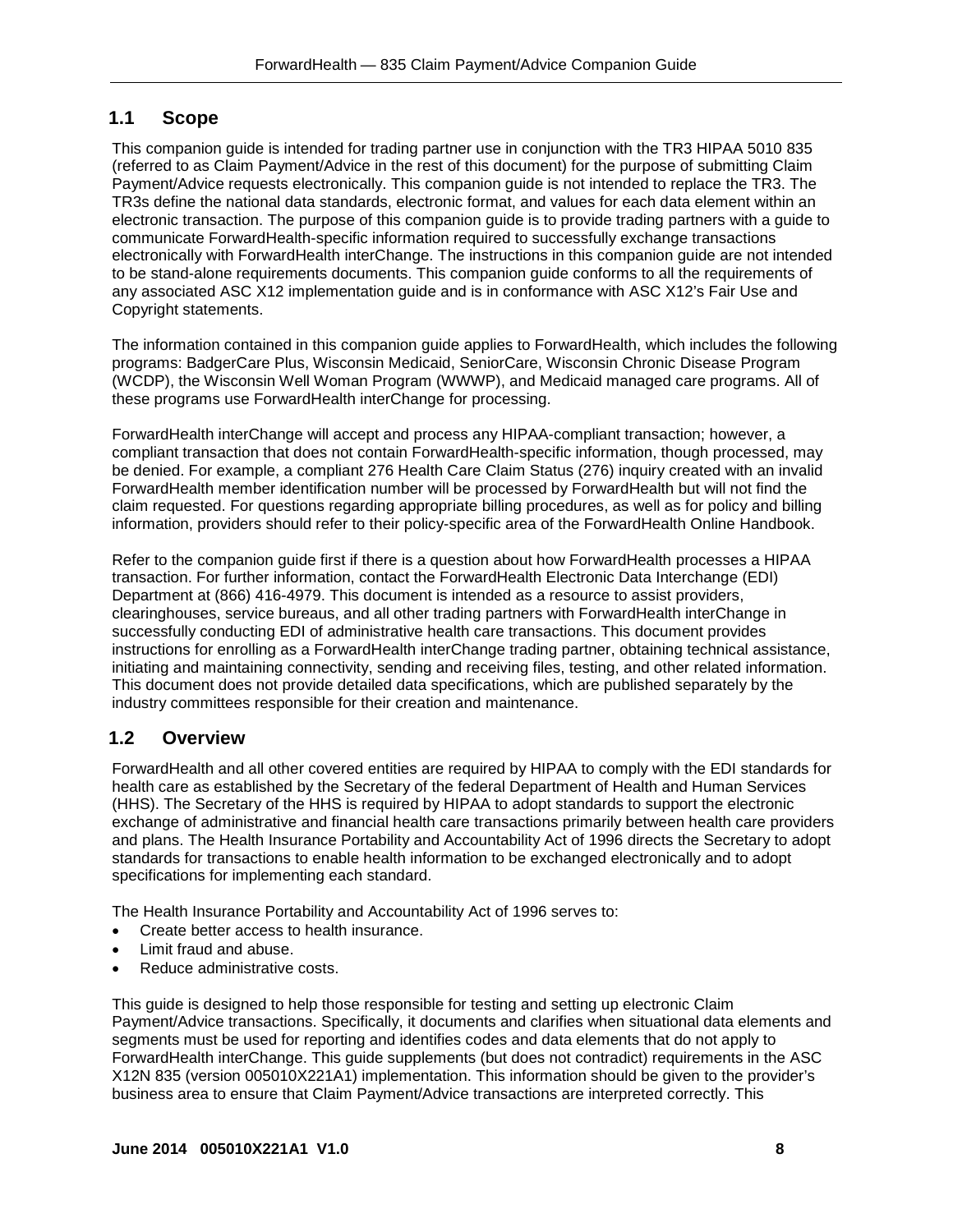companion guide provides communications-related information a trading partner needs to enroll as a trading partner, obtain support, format the interchange control header (ISA) and functional group header (GS) envelopes, and exchange test and production transactions with ForwardHealth interChange.

This companion guide must be used in conjunction with the TR3 instructions. The companion guide is intended to assist trading partners in implementing electronic Claim Payment/Advice transactions that meet ForwardHealth interChange processing standards, by identifying pertinent structural and datarelated requirements and recommendations. Updates to this companion guide will occur periodically and new documents will be posted on the Portal at *[www.forwardhealth.wi.gov/](http://www.forwardhealth.wi.gov/)*.

# <span id="page-8-0"></span>**1.3 References**

For more information regarding the ASC X12 standards for EDI 835 (version 005010X221A1) and to purchase copies of the TR3 documents, consult the Washington Publishing Company Web site at *<http://www.wpc-edi.com/>*.

The implementation guide specifies in detail the required formats for transactions exchanged electronically with an insurance company, health care payer, or government agency. The implementation guide contains requirements for the use of specific segments and specific data elements within those segments and applies to all health care providers and their trading partners. It is critical that the trading partner's information technology (IT) staff or software vendor review this document in its entirety and follow the stated requirements to exchange HIPAA-compliant files with ForwardHealth interChange.

# <span id="page-8-1"></span>**1.4 Additional Information**

The American National Standards Institute (ANSI) is the coordinator for information on national and international standards. In 1979, ANSI chartered the ASC X12 to develop uniform standards for electronic interchange of business transactions and eliminate the problem of non-standard electronic data communication. The objective of the ASC X12 committee is to develop standards to facilitate electronic interchange relating to all types of business transactions. The ANSI X12 standard is recognized by the United States as the standard for North America. Electronic Data Interchange adoption has been proved to reduce the administrative burden on providers.

The intended audience for this document is the technical and operational staff responsible for generating, receiving, and reviewing electronic health care transactions.

# <span id="page-8-2"></span>**1.5 National Provider Identifier**

As a result of HIPAA, the federal HHS adopted a standard identifier for health care providers. The Final Rule published by the HHS adopted the National Provider Identifier (NPI) as the standard identifier.

The NPI replaces all payer-specific identification numbers (e.g., Medicaid provider numbers) on nationally recognized electronic transactions (also known as standard transactions); therefore, all health care providers are required to obtain an NPI to identify themselves on these transactions. The NPI is the only identification number that will be allowed on these transactions.

ForwardHealth has determined that all providers, except for personal care only providers, specialized medical vehicle providers, and blood banks, are health care providers (per the definitions within the NPI Final Rule) and, therefore, are required to obtain and use an NPI. ForwardHealth requires all health care providers to submit their NPI on electronic transactions.

### <span id="page-8-3"></span>**1.6 Acceptable Characters**

The HIPAA transactions must not contain any carriage returns nor line feeds; the data must be received in one, continuous stream. ForwardHealth accepts the extended character set. Uppercase characters are recommended.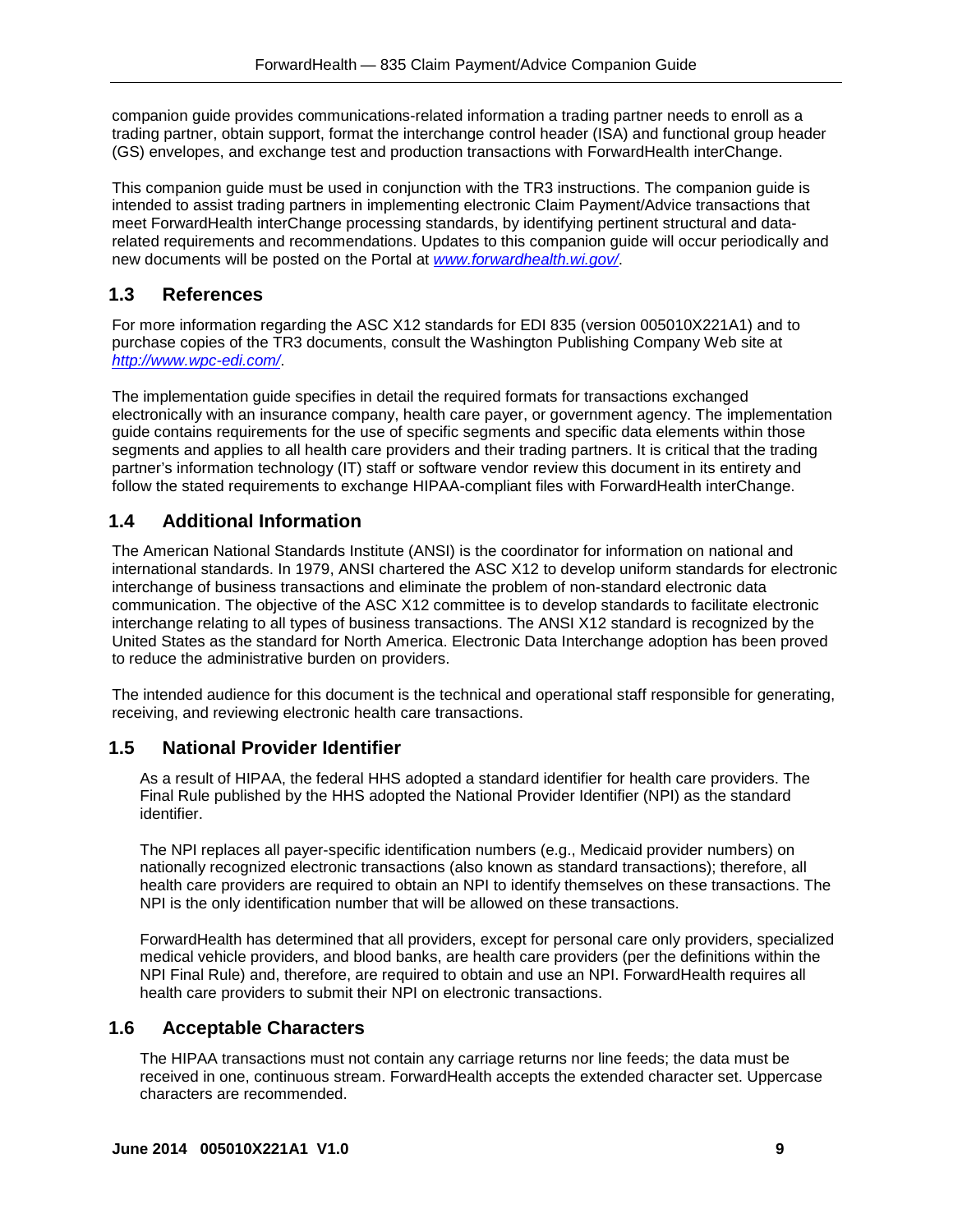### <span id="page-9-0"></span>**1.7 Acknowledgements**

An accepted 999 Implementation Acknowledgement (999), rejected 999 Implementation Acknowledgement, or rejected TA1 InterChange Acknowledgement (TA1) will be generated in response to all submitted files. Trading partners are responsible for retrieving acknowledgments from the ForwardHealth Portal to determine the status of their files.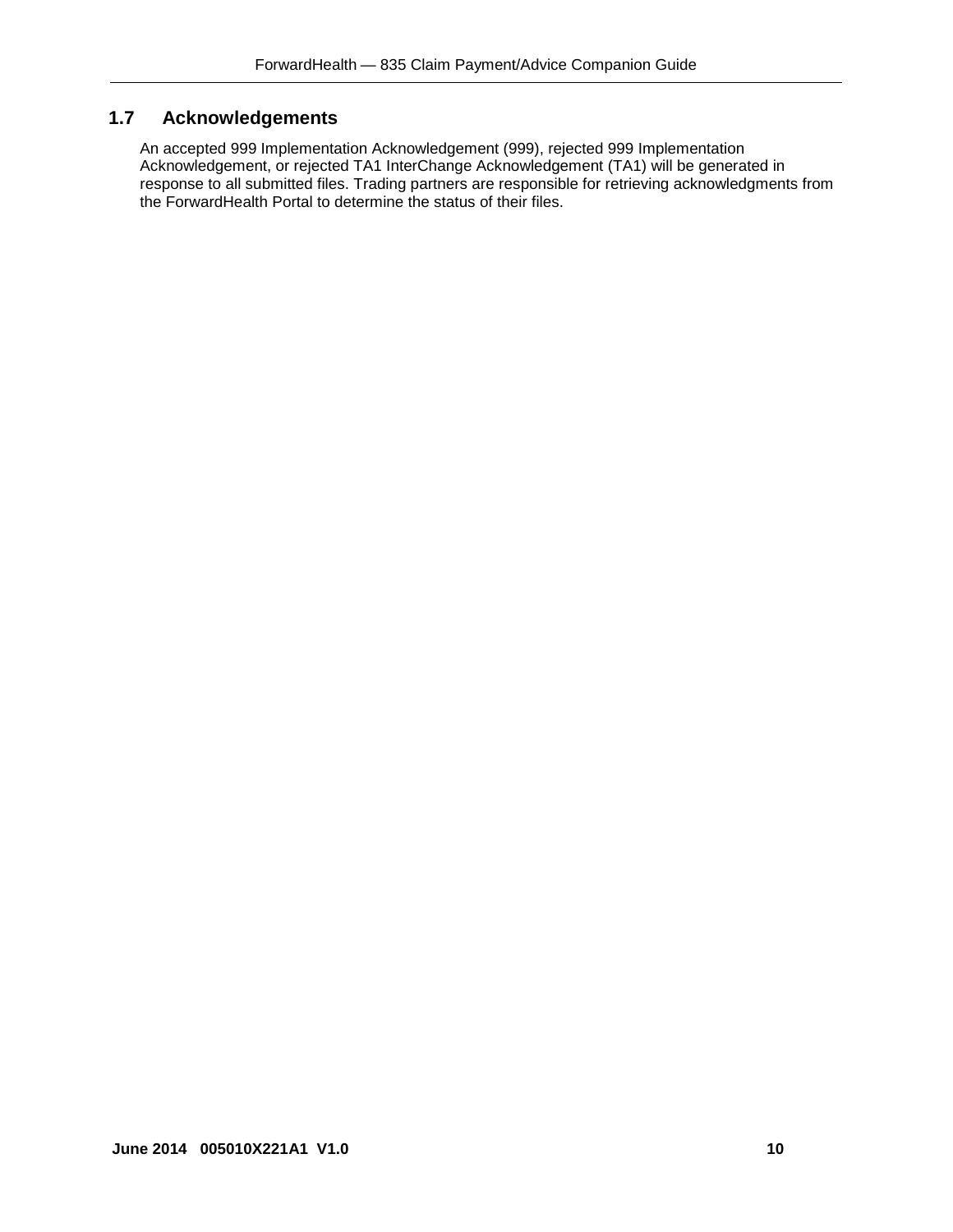# <span id="page-10-0"></span>**2 GETTING STARTED**

# <span id="page-10-1"></span>**2.1 Working with ForwardHealth**

This section describes how to interact with ForwardHealth's EDI Department.

Before ForwardHealth can process transactions, the submitter must obtain a trading partner ID, create a Portal user account, and complete authorization testing. Additional information is provided in the next section of this companion guide. Trading partners should exchange electronic health care transactions with ForwardHealth interChange via the Portal or Safe Harbor Connectivity (Council for Affordable Quality Healthcare [CAQH] Committee on Operating Rules for Information Exchange [CORE] Operating Rules 153 & 270). Each trading partner must successfully complete testing. Upon successful completion of testing, production transactions may be exchanged.

# <span id="page-10-2"></span>**2.2 Trading Partner Registration**

This section describes how to register as a trading partner with ForwardHealth.

ForwardHealth maintains a profile for all trading partners. All ForwardHealth trading partners are required to do the following:

- Complete a Trading Partner Profile Go to *<https://www.forwardhealth.wi.gov/>*.
- Click Trading Partner Profile on the bottom right side of the screen.
- Download to your desktop the **Trading Partner Profile Testing Packet for ASC X12 transactions**.
- Click **Submit online** at the top of the screen.
- Enter the information requested and select the transaction types you will be exchanging.
- Agree to the Trading Partner Agreement at the end of the Trading Partner Profile process.
- You will be assigned a Trading Partner ID, which you should save.
- Create a Portal user account using the personal identification number (PIN) (that will be mailed to you) and the trading partner ID.
- Complete Authorization testing (using the Trading Partner Testing Packet above as your guide) by uploading test files using the ForwardHealth Portal (*[www.forwardhealth.wi.gov/](http://www.forwardhealth.wi.gov/)*).

Once this process is completed, you will not be required to complete it again.

Contact the ForwardHealth EDI Helpdesk by telephone at (866) 416-4979 or via e-mail using the Contact link at the bottom of the Portal at *<https://www.forwardhealth.wi.gov/>* if you have any questions.

# <span id="page-10-3"></span>**2.3 Certification and Testing Overview**

This section provides a general overview of what to expect during any certification and testing phases.

ForwardHealth does not require certification of trading partners and their transactions but does require some minimal transaction testing. All trading partners will be "certified" through the completion of trading partner authorization testing. All trading partners that exchange electronic transactions with ForwardHealth are required to complete trading partner authorization testing. Completion of the testing process must occur prior to electronic submission of production transactions. Testing is conducted to verify the integrity of the format, not the integrity of the data; however, in order to simulate a production environment, we request that trading partners send live transmission data. Test transactions (ISA15 value of "T") with production data can be sent to our production environment without any negative impact. More than one test transmission may be required depending on the number of format errors on a transmission and the relative severity of these errors. Additional testing may be required in the future to verify any changes made to the ForwardHealth interChange system. Also, changes to the ANSI formats may require additional testing.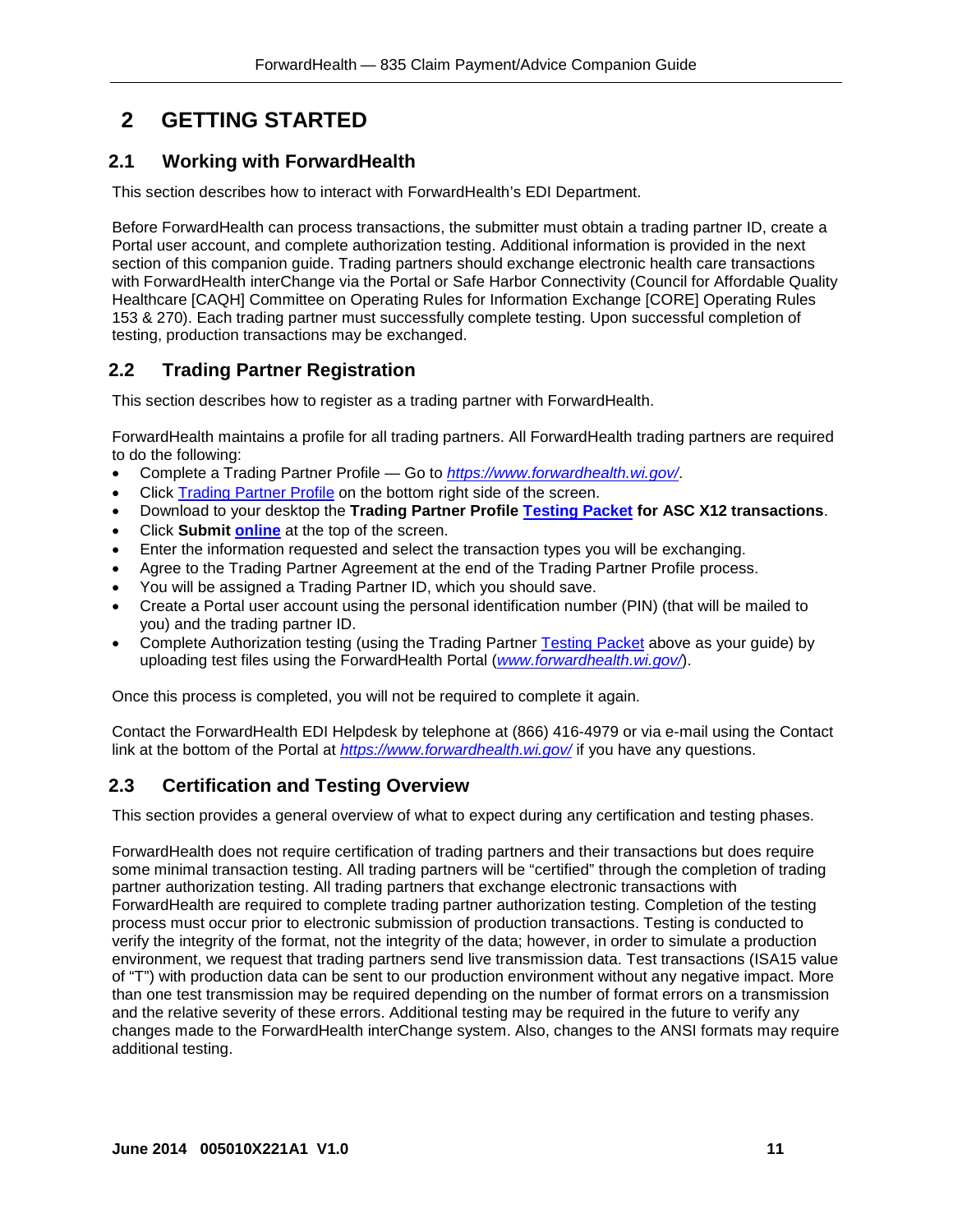*Reminder:* Testers are responsible for the preservation, privacy, and security of data in their possession. While using production data that contains personal health information (PHI) to conduct testing, the data must be guarded and disposed of appropriately.

# <span id="page-11-0"></span>**3 TESTING WITH FORWARDHEALTH**

This section contains a detailed description of the testing phase.

Before exchanging production transactions with ForwardHealth, each trading partner is required to complete authorization testing (upload test files using the ForwardHealth Portal at *[www.forwardhealth.wi.gov/](http://www.forwardhealth.wi.gov/)*). Test transactions (ISA15 value of "T") with production data can be sent to our production environment without any negative impact.

Trading partner testing includes HIPAA compliance testing as well as validating the use of conditional, optional, and mutually defined components of the transaction.

ForwardHealth recommends that trading partners submit two successful and unique submissions and receive the associated 999 (accepted) acknowledgement in response in order to obtain approval from ForwardHealth to promote to Production.

Trading Partner Authorization Testing is detailed in the Trading Partner Testing Packet for ASC X12 transactions available on the Trading Partner area of the Portal at *<https://www.forwardhealth.wi.gov/>* click Trading Partner Profile in the bottom right corner of the main landing page.

Contact the EDI Helpdesk with questions by telephone at (866) 416-4979 or via e-mail using the Contact link at the bottom of the Portal home page at *<https://www.forwardhealth.wi.gov/>*.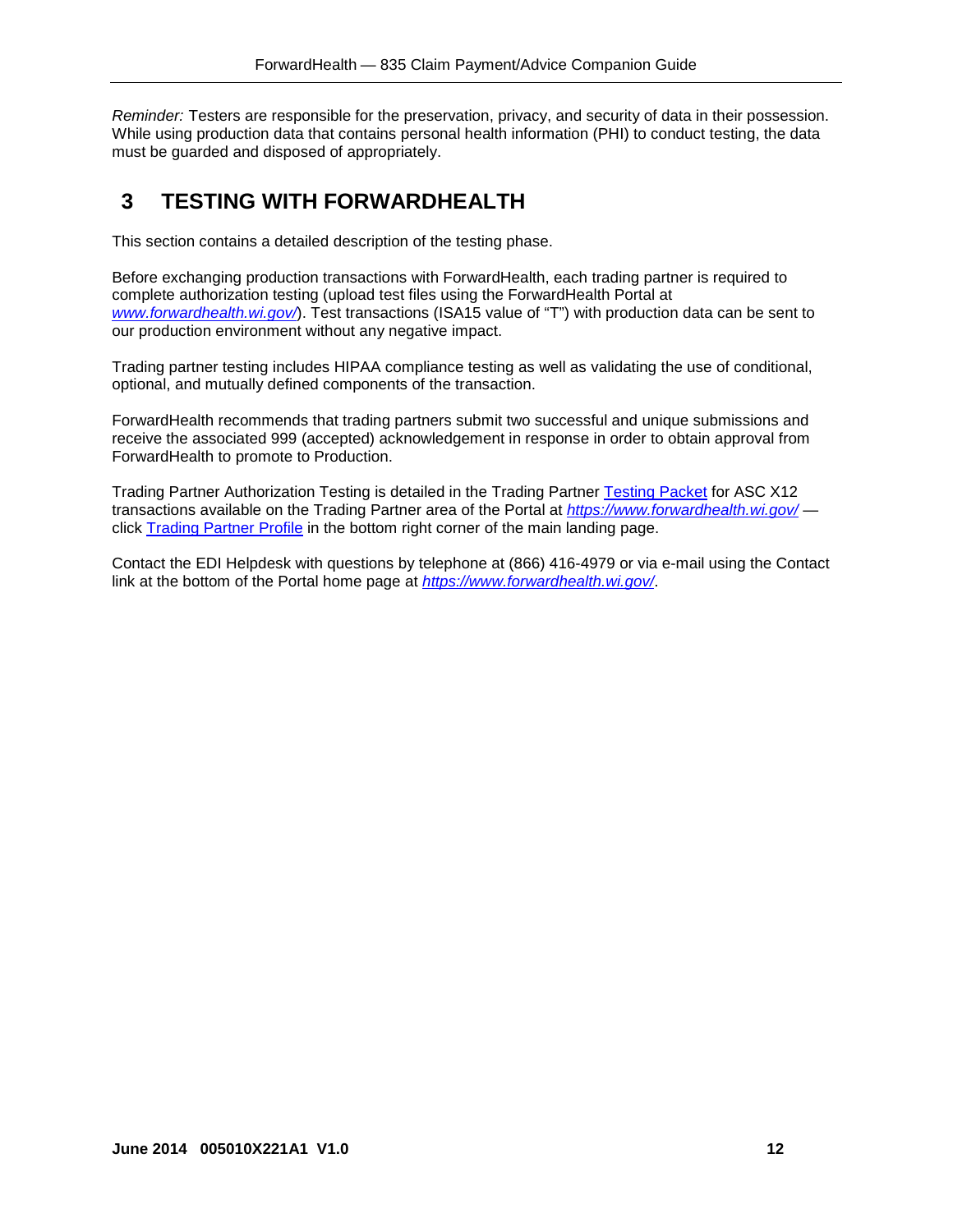# <span id="page-12-0"></span>**4 CONNECTIVITY WITH FORWARDHEALTH / COMMUNICATIONS**

This section describes the process for downloading HIPAA 835 transactions, along with various security requirements and exceptions to handling procedures.

### <span id="page-12-1"></span>**4.1 Process Flows**

This section contains process flow diagrams and appropriate text.

Retrieval of Claim Payment/Advice via ForwardHealth Portal.



Retrieval of Claim Payment/Advice via ForwardHealth Safe Harbor Connectivity.



# <span id="page-12-2"></span>**4.2 Transmission Administrative Procedures**

This section provides ForwardHealth-specific transmission administrative procedures.

For details about available ForwardHealth Access Methods, refer to the Communication Protocol Specifications section below.

ForwardHealth is available only to authorized users. Submitters are required to be ForwardHealth trading partners. A submitter is authenticated using a username and password assigned by the trading partner.

# <span id="page-12-3"></span>**4.3 Re-transmission Procedure**

This section provides ForwardHealth-specific procedures for re-transmissions.

In the event of an interrupted communications session, the trading partner only has to reconnect and initiate their file transfer as they normally would.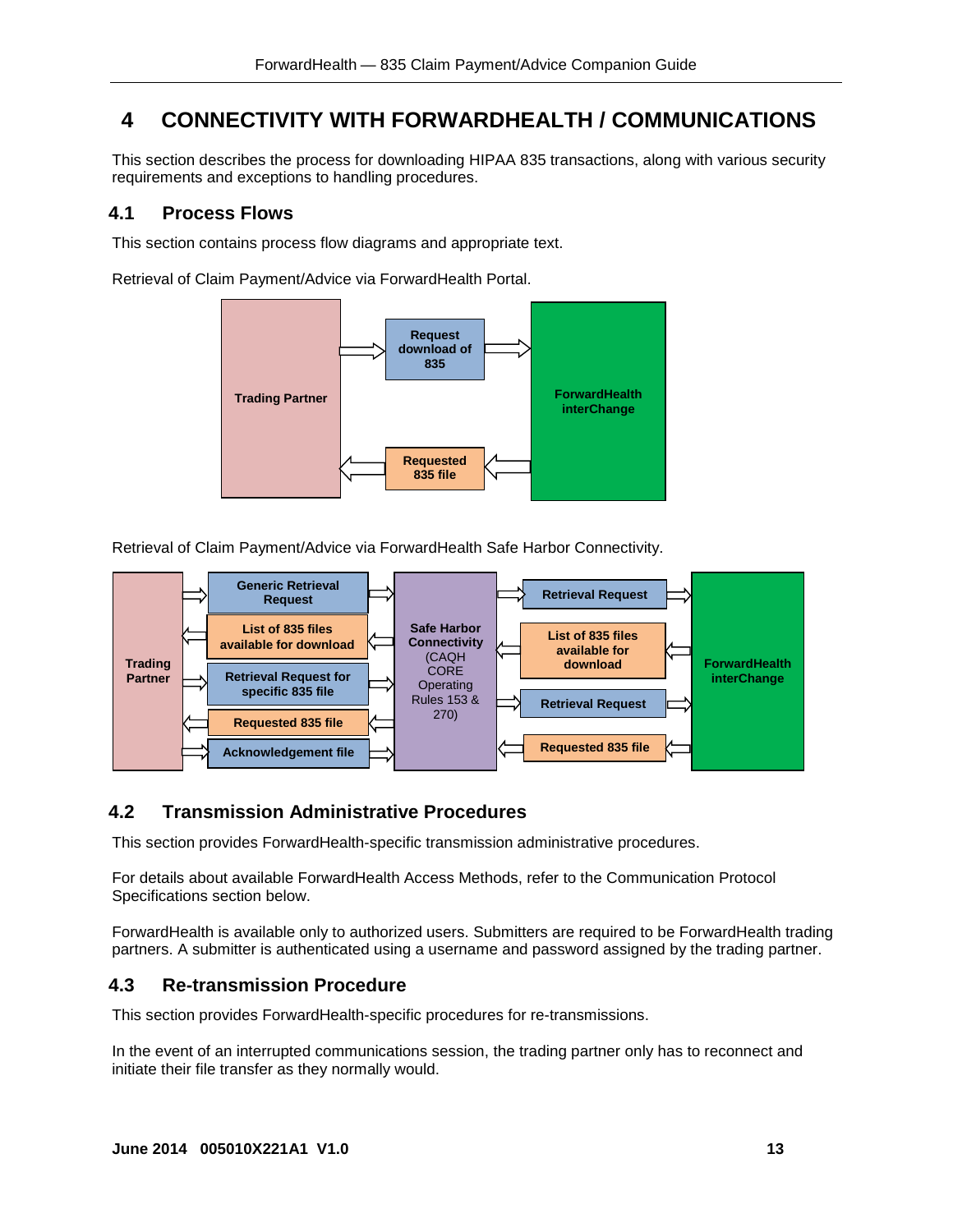### <span id="page-13-0"></span>**4.4 Communication Protocol Specifications**

This section describes ForwardHealth's communication protocol(s).

The following communication methods are available to get a Claim Payment/Advice from ForwardHealth: Portal.

Safe Harbor Connectivity (CAQH CORE Operating Rules 153 & 270).

#### **Portal**

Trading partners can download Claim Payment/Advice files. Access is free, however, the user must have his or her own internet connection to access the Web application.

**Safe Harbor Connectivity** (CAQH CORE Operating Rules 153 & 270).

Safe Harbor is a web-based access method used to exchange transaction files. This application complies with the CAQH CORE Phase I & II "Safe Harbor" rules. The ForwardHealth Safe Harbor Connectivity Companion Guide, P-00678, is available for download on the Trading Partner area of the ForwardHealth Portal at *<https://www.forwardhealth.wi.gov/>*.

#### <span id="page-13-1"></span>**4.5 Passwords**

This section describes ForwardHealth's use of passwords.

The Portal password must be reset every 60 days. The passwords are maintained by the external user. If a general user needs a password reset, they must contact the EDI Helpdesk at (866) 416-4979.

As a security measure, the passwords for any Portal account will expire 60 days after issuance. When a user logs in on or after the expiration day, they will be prompted to change the password. Please follow the password guidelines to change your password to a new one. If a user needs additional assitance with resetting passwords, or are having other issues with their account, they should contact the Portal Helpdesk by telephone at (866) 908-1363.

After six months, passwords are deactivated.

*Reminder:* Strong security precautions should be taken with passwords. For example, password complexity should be used. Passwords must not be shared or written down where persons other than the authorized party can access them.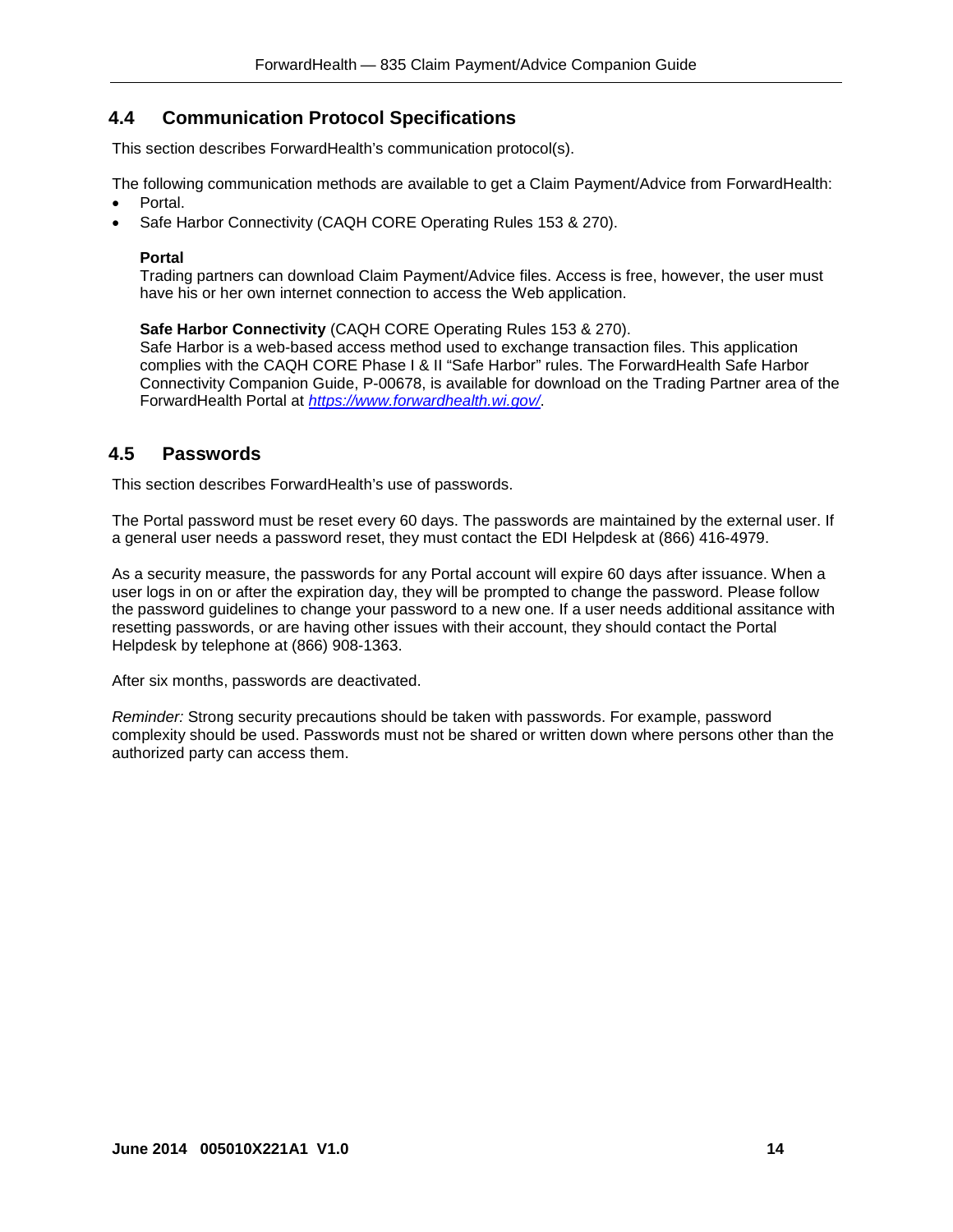# <span id="page-14-0"></span>**5 CONTACT INFORMATION**

Refer to this companion guide with your questions, then use the contact information below for questions not answered by this guide.

# <span id="page-14-1"></span>**5.1 Electronic Data Interchange Helpdesk**

This section contains detailed information concerning EDI Customer Service, especially contact numbers.

Most questions can be answered by referencing the materials posted at *<https://www.forwardhealth.wi.gov/>*. If you have questions related to ForwardHealth's 835, contact the EDI Helpdesk by telephone at (866) 416-4979.

# <span id="page-14-2"></span>**5.2 Electronic Data Interchange Technical Assistance**

This section contains detailed information concerning EDI Technical Assistance, especially contact numbers.

ForwardHealth EDI Customer Service can help with connectivity issues or transaction formatting issues at (866) 416-4979 (Monday – Friday, 8:30 a.m. – 4:30 p.m. Central Standard Time [CST]) or via e-mail using the Contact link at the bottom of the Portal at *<https://www.forwardhealth.wi.gov/>*.

Trading Partner ID: The Trading Partner ID is ForwardHealth's key to accessing trading partner information. Trading partners should have this number available each time they contact the EDI Helpdesk.

### <span id="page-14-3"></span>**5.3 Provider Services**

This section contains detailed information concerning Provider Services, especially contact numbers.

Contact Provider Services instead of EDI Customer Service for questions regarding the details of a member's benefits, claim status information, policy, credentialing, and many other services. Provider Services is available by telephone at (800) 947-9627 (Monday – Friday, 7:00 a.m. – 6:00 p.m. CST) or via e-mail using the "Contact" link at the bottom of the at *<https://www.forwardhealth.wi.gov/>*.

*Note:* Have the applicable provider number — the National Provider Identifier (NPI) for health care providers or the Wisconsin Medicaid provider ID for atypical providers — available for tracking and faster issue resolution.

Provider Relations Representatives, also known as field representatives, conduct training sessions on various ForwardHealth topics for both large and small groups of providers and billers. In addition to provider education, field representative are available to assist providers with complex billing and claims processing questions. To find or contact the Provider Relations Representative for your area, use the Contact link at the bottom of the Portal at *<https://www.forwardhealth.wi.gov/>*.

# <span id="page-14-4"></span>**5.4 Applicable Web Sites**

This section contains detailed information about useful Web sites and e-mail addresses.

From the secure ForwardHealth Portal at *<https://www.forwardhealth.wi.gov/>*, non-enrolled providers can begin the enrollment process and enrolled providers can do all of the following:

- Create 837 Health Care Claim: Dental (837D), 837 Health Care Claim: Institutional (837I), 837 Health Care Claim: Professional (837P), and National Council for Prescription Drug Plan (NCPDP) claims for submission to interChange.
- Request claim reconsiderations.
- Check claim status and member enrollment.
- Submit authorizations, notifications, and referrals.

#### **June 2014 005010X221A1 V1.0 15**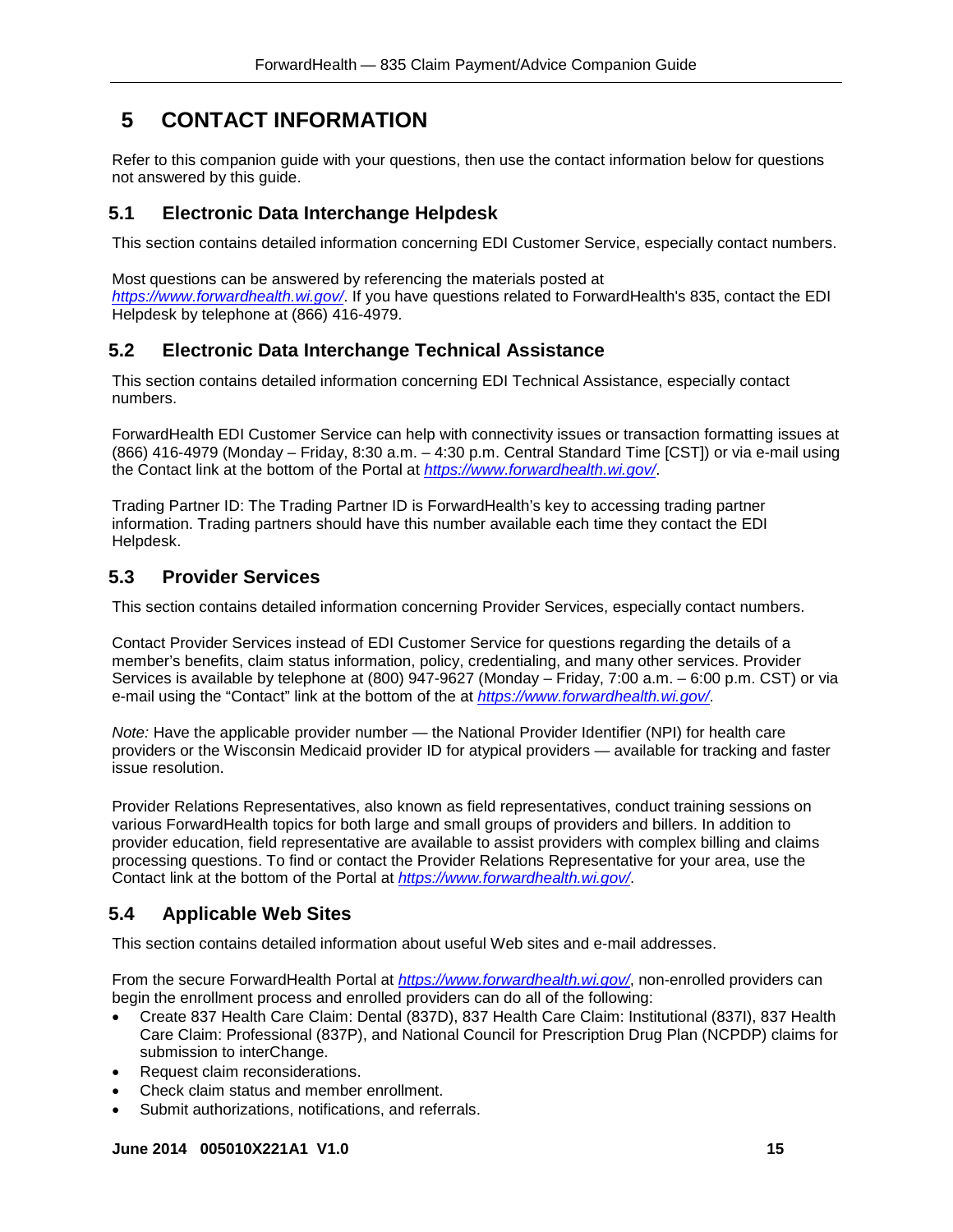• View, download and print explanation of benefits (EOBs) and Remittance Advices.

Trading Partners can:

- Complete a Trading Partner Profile and authorization testing.
- Submit batch transactions (270 Health Care Eligibility Benefit Inquiry [270], 276, 278 Health Care Services Review — Request for Review and Response [278], 837D, 837I, and 837P).
- Download batch transactions/acknowledgements (271 Health Care Eligibility Benefit Response [271], 277 Health Care Claim Status [277], 278, TA1, 999, and 835).
- View, download, and print companion guides.

A suite of other EDI and provider tools are also available on the Portal.

Additional information is available on the following Web sites:

- The current list of Claim Status Category Codes: *[www.wpc-edi.com/content/view/181/224](http://www.wpc-edi.com/content/view/181/224)*.
- The current list of claim status codes: *[www.wpc-edi.com/content/view/524/225](http://www.wpc-edi.com/content/view/524/225)*.
- Accredited Standards Committee X12 develops and maintains standards for inter-industry electronic interchange of business transactions: *[www.x12.org](http://www.x12.org/)*.
- Accredited Standards Committee X12N develops and maintains X12 EDI and XML standards, standards interpretations and guidelines as they relate to all aspects of insurance and insurancerelated business processes: *[www.x12.org](http://www.x12.org/)*.
- American Hospital Association (AHA) Central Office on *International Classification of Diseases, Ninth Revision, Clinical Modification* (ICD-9-CM) is a resource for the ICD-9-CM codes used in medical transcription, billing, and for Level I Healthcare Common Procedure Coding System (HCPCS) procedure codes: *[www.ahacentraloffice.org](http://www.ahacentraloffice.org/)*.
- American Medical Association (AMA) is a resource for the *Current Procedural Terminology* 4th Edition codes (CPT-4). The AMA copyrights the CPT codes: *[www.ama-assn.org](http://www.ama-assn.org/)*.
- Centers for Medicare and Medicaid Services (CMS) is the unit within the HHS that administers the Medicare and Medicaid programs. The CMS provides the Electronic Health Care Transactions and Code Sets Model Compliance Plan at *[www.cms.hhs.gov/HIPAAGenInfo/](http://www.cms.hhs.gov/HIPAAGenInfo/)*.
- The CMS is the resource for information related to HCPCS procedure codes: *[www.cms.hhs.gov/HCPCSReleaseCodeSets/](http://www.cms.hhs.gov/HCPCSReleaseCodeSets/)*.
- The CMS is the resource for Medicaid HIPAA information related to the Administrative Simplification provision: *[www.cms.gov/medicaid/hipaa/adminsim](http://www.cms.gov/medicaid/hipaa/adminsim)*.
- As a multi-phase initiative of CAQH, CORE is a committee of more than 100 industry leaders who help create and promulgate a set of voluntary business rules focused on improving physician and hospital access to electronic patient insurance information at or before the time of care: *[www.caqh.org/CORE\\_overview.php](http://www.caqh.org/CORE_overview.php)*.
- The CAQH is a nonprofit alliance of health plans and trade associations, working to simplify health care administration through industry collaboration on public-private initiatives. Through two initiatives — CORE and Universal Provider Datasource (UPD) — CAQH aims to reduce administrative burden for providers and health plans: *[www.caqh.org](http://www.caqh.org/)*.
- Designated Standard Maintenance Organizations (DSMO) is a resource for information about the standard-setting organizations and transaction change request system: *[www.hipaa-dsmo.org](http://www.hipaa-dsmo.org/)*.
- Health Level Seven (HL7) is one of several ANSI-accredited Standards Development Organizations (SDOs) and is responsible for clinical and administrative data standards: *[www.hl7.org](http://www.hl7.org/)*.
- Healthcare Information and Management Systems (HIMSS) is an organization exclusively focused on providing global leadership for the optimal use of IT and management systems for the betterment of health care: *[www.himss.org](http://www.himss.org/)*.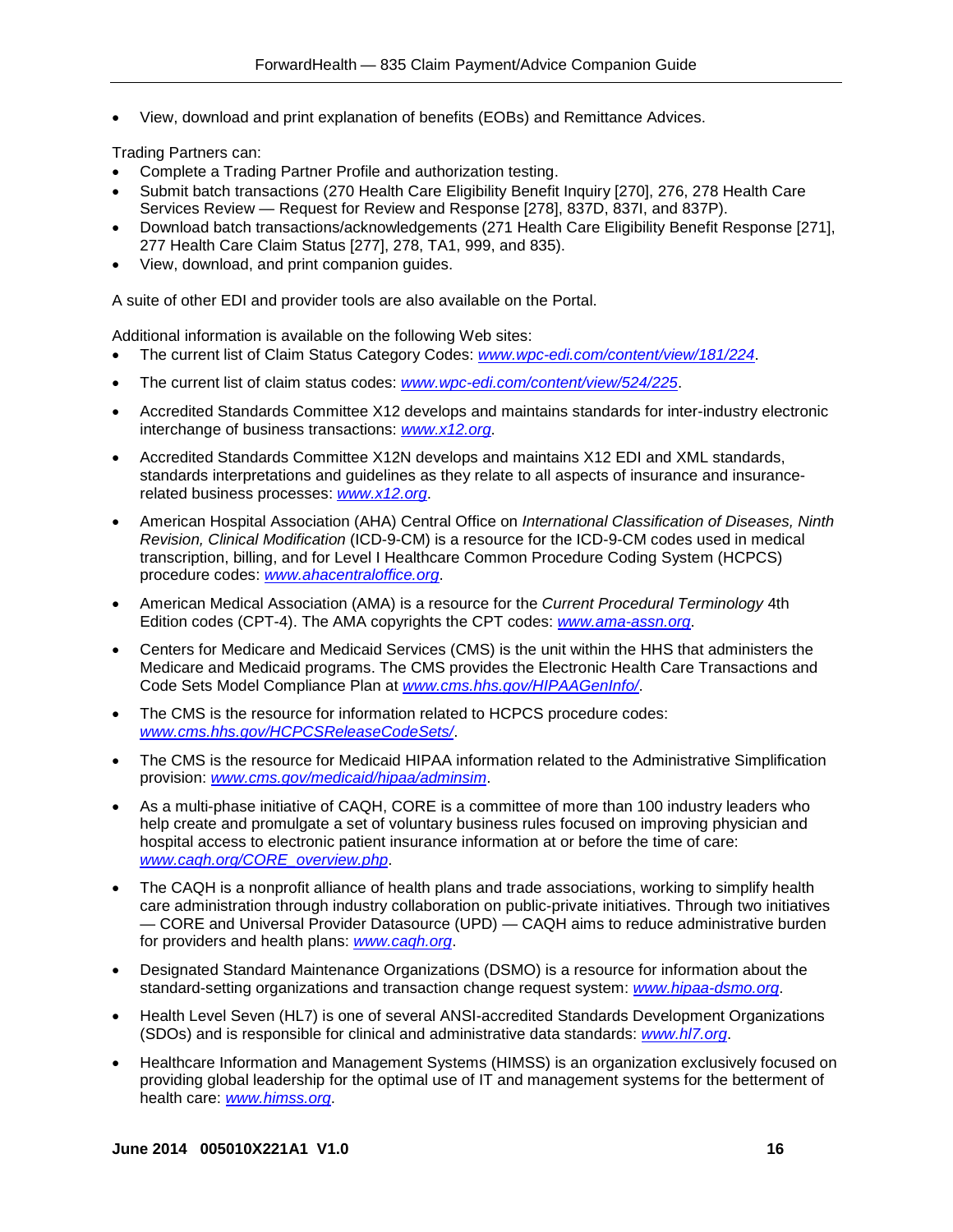- Medicaid HIPAA Compliant Concept Model (MHCCM) presents the Medicaid HIPAA Compliance Concept Model, information, and a toolkit: *[www.mhccm.org](http://www.mhccm.org/)*.
- National Committee on Vital and Health Statistics (NCVHS) was established by Congress to serve as an advisory body to the HHS on health data, statistics and national health information policy; for more information, refer to: *[www.ncvhs.hhs.gov](http://www.ncvhs.hhs.gov/)*.
- The NCPDP is the standards and codes development organization for pharmacy; for more information, refer to: *[www.ncpdp.org](http://www.ncpdp.org/)*.
- National Uniform Billing Committee (NUBC) is affiliated with the AHA and develops standards for institutional claims, which can be found at: *[www.nubc.org](http://www.nubc.org/)*.
- National Uniform Claim Committee (NUCC) is affiliated with the AMA. It develops and maintains a standardized data set for use by the non-institutional health care organizations to transmit claims and encounter information. The NUCC maintains the national provider taxonomy at: *[www.nucc.org](http://www.nucc.org/)*.
- Office for Civil Rights (OCR) is the office within the federal HHS responsible for enforcing the Privacy Rule under HIPAA, which can be found at: *[www.hhs.gov/ocr/hipaa](http://www.hhs.gov/ocr/hipaa)*.
- The federal HHS is a resource for the Notice of Proposed Rule Making, rules, and other information about HIPAA, which can be found at: *[www.aspe.hhs.gov/admnsimp](http://www.aspe.hhs.gov/admnsimp)*.
- Washington Publishing Company (WPC) is a resource for HIPAA-required transaction implementation guides and code sets, which can be found at: *[www.wpc-edi.com/](http://www.wpc-edi.com/)*.
- The WEDI is a workgroup dedicated to improving health-care through electronic commerce, which includes the Strategic National Implementation Process (SNIP) for complying with the administrativesimplification provisions of HIPAA: *[www.wedi.org](http://www.wedi.org/)*.
- The registry for the NPI is the National Plan and Provider Enumeration System (NPPES), at: *<https://nppes.cms.hhs.gov/NPPES/Welcome.do>*.
- Other resources pertaining to the NPI: *[www.cms.hhs.gov/NationalProvIdentStand/](http://www.cms.hhs.gov/NationalProvIdentStand/)*.
- Implementation guides and non-medical code sets are at: *[store.x12.org/](http://store.x12.org/)*.
- The HIPAA statute, Final Rules, and related Notices of Proposed Rulemaking (NPRMS) are available at: *[www.cms.hhs.gov/HIPAAGenInfo/](http://www.cms.hhs.gov/HIPAAGenInfo/)* or *[aspe.hhs.gov/datacncl/adminsim.shtml](http://aspe.hhs.gov/datacncl/adminsim.shtml)*.
- Information from CMS about ICD-9 and *International Classification of Diseases, 10th Revision* (ICD-10) codes: *[www.cms.hhs.gov/ICD9ProviderDiagnosticCodes/01\\_overview.asp#TopOfPage](http://www.cms.hhs.gov/ICD9ProviderDiagnosticCodes/01_overview.asp%23TopOfPage)* and *<https://www.cms.gov/ICD10/>*.
- Quarterly updates to the HCPCS code set are available from CMS at: *[www.cms.hhs.gov/HCPCSReleaseCodeSets/](http://www.cms.hhs.gov/HCPCSReleaseCodeSets/)*.

*Note:* CPT-4, or Level 1 HCPCS, is maintained and licensed by the AMA and is available for purchase in various hardcopy and softcopy formats from of variety of vendors.

- Information at the federal level about Medicaid can be found at: *[www.cms.hhs.gov/home/medicaid.asp](http://www.cms.hhs.gov/home/medicaid.asp)*.
- The CMS online manuals system and Internet only manuals (IOM) system, including transmittals and program memoranda, can be found at: *[www.cms.hhs.gov/Manuals/](http://www.cms.hhs.gov/Manuals/)*.
- Place of service codes are listed in the Medicare Claims Processing Manual and are maintained by CMS, which are available online at: *[www.cms.gov/Regulations-and-Guidance/Guidance/Manuals/](http://www.cms.gov/Regulations-and-Guidance/Guidance/Manuals/%0bdownloads/clm104c26.pdf) [downloads/clm104c26.pdf](http://www.cms.gov/Regulations-and-Guidance/Guidance/Manuals/%0bdownloads/clm104c26.pdf)*.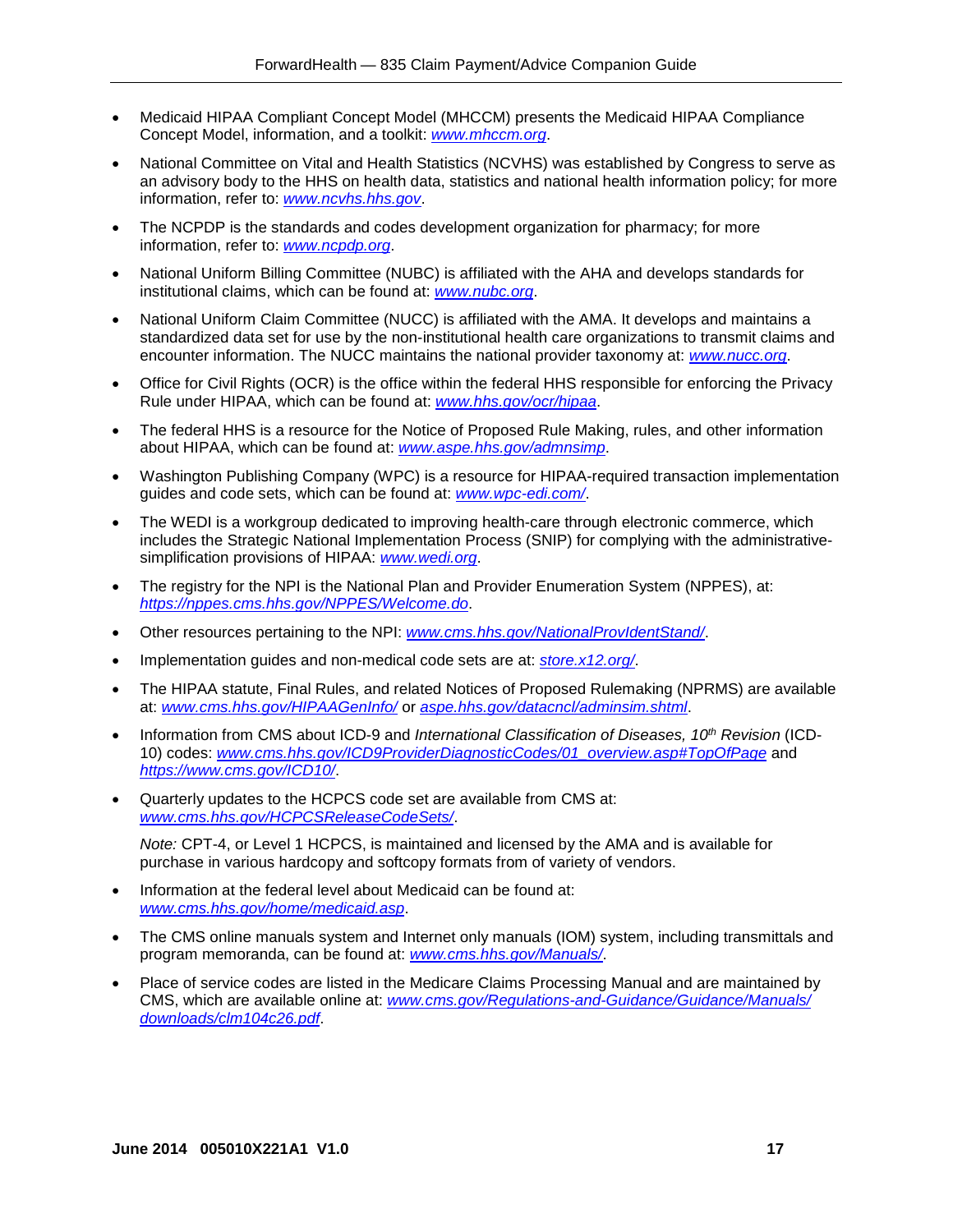# <span id="page-17-0"></span>**6 CONTROL SEGMENTS / ENVELOPES**

# <span id="page-17-1"></span>**6.1 ISA-IEA**

This section describes ForwardHealth's use of the ISA. It includes a description of expected sender and receiver codes, authorization information, and delimiters.

To promote efficient, accurate electronic transaction processing, note the following ForwardHealth specifications:

- Each trading partner is assigned a nine-digit trading partner ID.
- All dates are in the CCYYMMDD format.
- All date/times are in the CCYYMMDDHHMM format.
- Payer IDs can be found in all companion guides.
- Batch responses are not returned until all inquiries are processed. Limiting the number of total inquiries per ISA-IEA will produce faster results.
- Each Payer ID must be in its own file.
- No more than 99 inquiries per Transaction Set (ST-SE).
- Utilize BHT Segment for Transaction Set Inquiry Response association.
- Utilize TRN Segments for Subscriber Inquiry Response association.

Transactions transmitted during a session or as a batch are identified by an ISA and trailer segment (IEA) which form the envelope enclosing the transmission. Each ISA marks the beginning of the transmission (batch) and provides sender and receiver identification. The table below represents only those fields in which ForwardHealth requires a specific value or has additional guidance on what the value should be. The table does not represent all of the fields necessary for a successful transaction — the TR3 should be reviewed for that information.

| TR <sub>3</sub><br>Page # | <b>LOOP ID</b> | <b>Reference</b>  | <b>NAME</b>                                | <b>CODES</b>                                                             | <b>Notes/Comments</b>                                                                                   |  |
|---------------------------|----------------|-------------------|--------------------------------------------|--------------------------------------------------------------------------|---------------------------------------------------------------------------------------------------------|--|
| C.3                       | <b>None</b>    | <b>ISA</b>        | Interchange Control Header                 |                                                                          | The ISA is a fixed-length record with<br>fixed-length elements.                                         |  |
| C.4                       |                | ISA01             | <b>Authorization Information Qualifier</b> | 00                                                                       | No authorization information present.                                                                   |  |
| C.4                       |                | ISA03             | Security Information Qualifier             | 00                                                                       | No security information present.                                                                        |  |
| C.4                       |                | ISA05             | Interchange ID (Sender) Qualifier          | ZZ                                                                       |                                                                                                         |  |
| C.4                       |                | ISA06             | Interchange Sender ID                      | WISC_DHFS                                                                |                                                                                                         |  |
| C.5                       |                | ISA07             | Interchange ID (Receiver) Qualifier        | ZZ                                                                       |                                                                                                         |  |
| C.5                       |                | <b>ISA08</b>      | Interchange Receiver ID                    |                                                                          | Trading partner's nine-digit numeric<br>identification number assigned by<br>ForwardHealth interChange. |  |
| C.5                       |                | <b>ISA11</b>      | <b>Repetition Separator</b>                | $\lambda$                                                                |                                                                                                         |  |
| C.5                       |                | ISA <sub>13</sub> | Interchange Control Number                 |                                                                          | The interchange control number<br>assigned in ISA13 will be identical to the<br>value in IEA02.         |  |
| C.6                       |                | ISA <sub>14</sub> | Acknowledgement Requested                  | 0                                                                        | No interchange acknowledgment<br>requested (TA1).                                                       |  |
| C.6                       |                | ISA <sub>15</sub> | Usage Identifier                           | Code indicating whether the data<br>P<br>enclosed is production or test. |                                                                                                         |  |
|                           |                |                   | <b>Production Data</b>                     | P                                                                        | The file contains production data.                                                                      |  |
| C.6                       |                | ISA <sub>16</sub> | <b>Component Element Separator</b>         |                                                                          |                                                                                                         |  |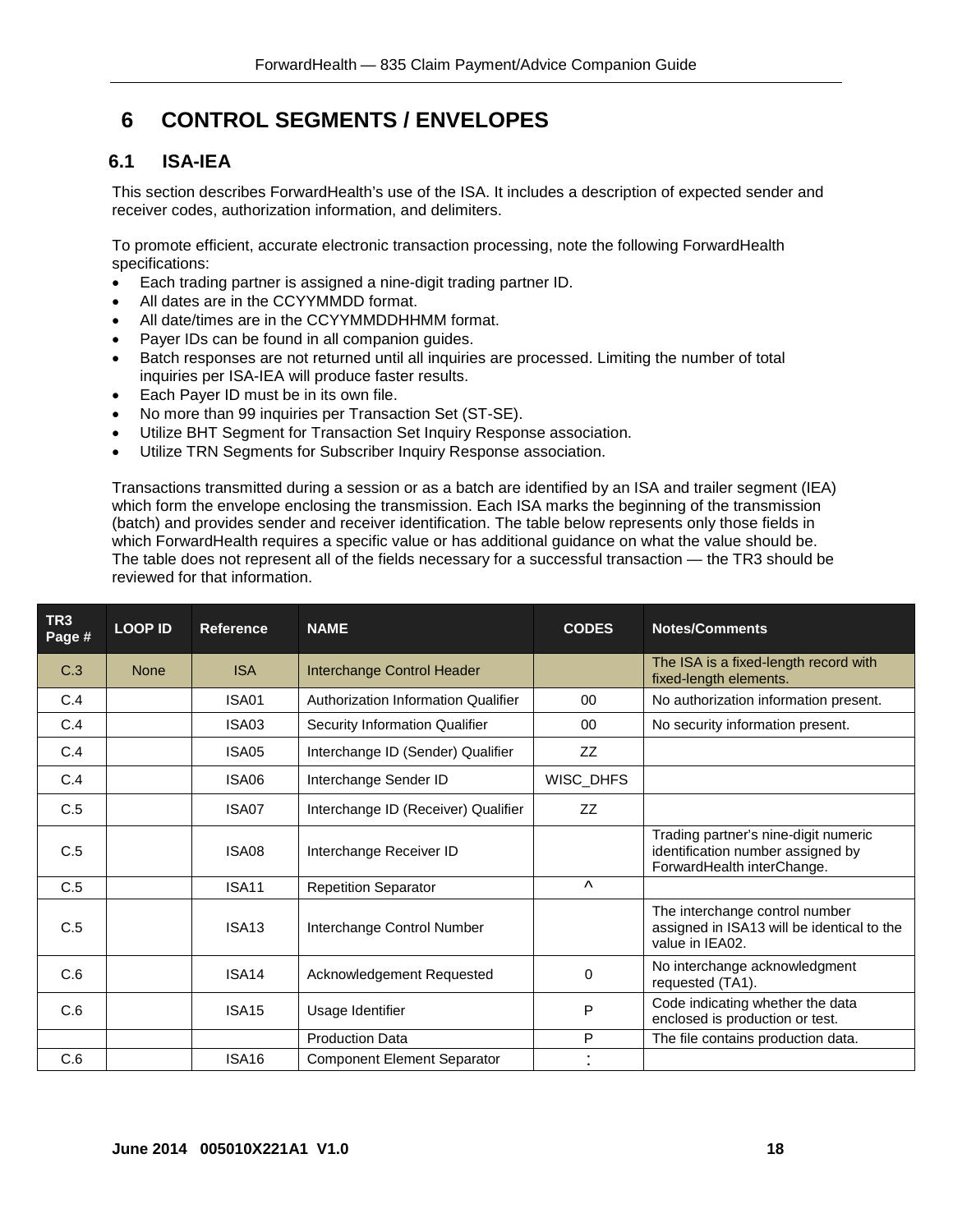# <span id="page-18-0"></span>**6.2 GS-GE**

This section describes ForwardHealth's use of the functional group control segments.

It includes a description of expected application sender and receiver codes.

The table below represents only those fields in which ForwardHealth sends a specific value. The table does not represent all of the fields necessary for a successful transaction — the TR3 should be reviewed for that information.

| TR <sub>3</sub><br>Page # | <b>LOOP ID</b> | <b>Reference</b> | <b>NAME</b>                                            | <b>CODES</b>                                     | <b>Notes/Comments</b>                                                                                   |
|---------------------------|----------------|------------------|--------------------------------------------------------|--------------------------------------------------|---------------------------------------------------------------------------------------------------------|
| C.7                       | <b>None</b>    | GS.              | <b>Functional Group Header</b>                         |                                                  |                                                                                                         |
| C.7                       |                | GS02             | Application Sender's Code                              | WISC_TXIX<br>WISC_WWWP<br>WISC_WCDP<br>WISC_ADAP | These are the only valid values from<br>ForwardHealth.                                                  |
|                           |                |                  | Wisconsin Medicaid, SeniorCare,<br>and BadgerCare Plus | WISC_TXIX                                        |                                                                                                         |
|                           |                |                  | Wisconsin Well Women Program                           | WISC_WWWP                                        |                                                                                                         |
|                           |                |                  | Wisconsin Chronic Disease<br>Program                   | WISC_WCDP                                        |                                                                                                         |
|                           |                |                  | AIDS/HIV Drug Assistance<br>Program                    | WISC_ADAP                                        |                                                                                                         |
| C.7                       |                | GS03             | Application Receiver's Code                            |                                                  | Trading partner's nine-digit numeric<br>identification number assigned by<br>ForwardHealth interChange. |

### <span id="page-18-1"></span>**6.3 ST-SE**

This section describes ForwardHealth's use of transaction set control numbers.

ForwardHealth follows the guidelines set forth in the TR3.

### <span id="page-18-2"></span>**6.4 Control Segment Notes**

The ISA data segment is a fixed length record and all fields will be supplied. Fields that are not populated with actual data will be filled in with spaces.

### <span id="page-18-3"></span>**6.5 File Delimiters**

ForwardHealth uses the following delimiters in the 835 file:

- **Data Element:** Byte 4 in the ISA segment defines the data element separator to be used throughout the entire transaction. The recommended data element delimiter is an asterisk (\*).
- **Repetition Separator:** ISA11 defines the repetition separator to be used throughout the entire transaction. The recommended repetition separator is a caret (^).
- **Component-Element:** ISA16 defines the component element delimiter to be used throughout the entire transaction. The recommended component-element delimiter is a colon (:).
- **Data Segment:** Byte 106 of the ISA segment defines the segment terminator used throughout the entire transaction. The recommended data segment delimiter is a tilde (~).

These characters ( $* : \neg \land$ ) are not present within the data content of the transaction sets.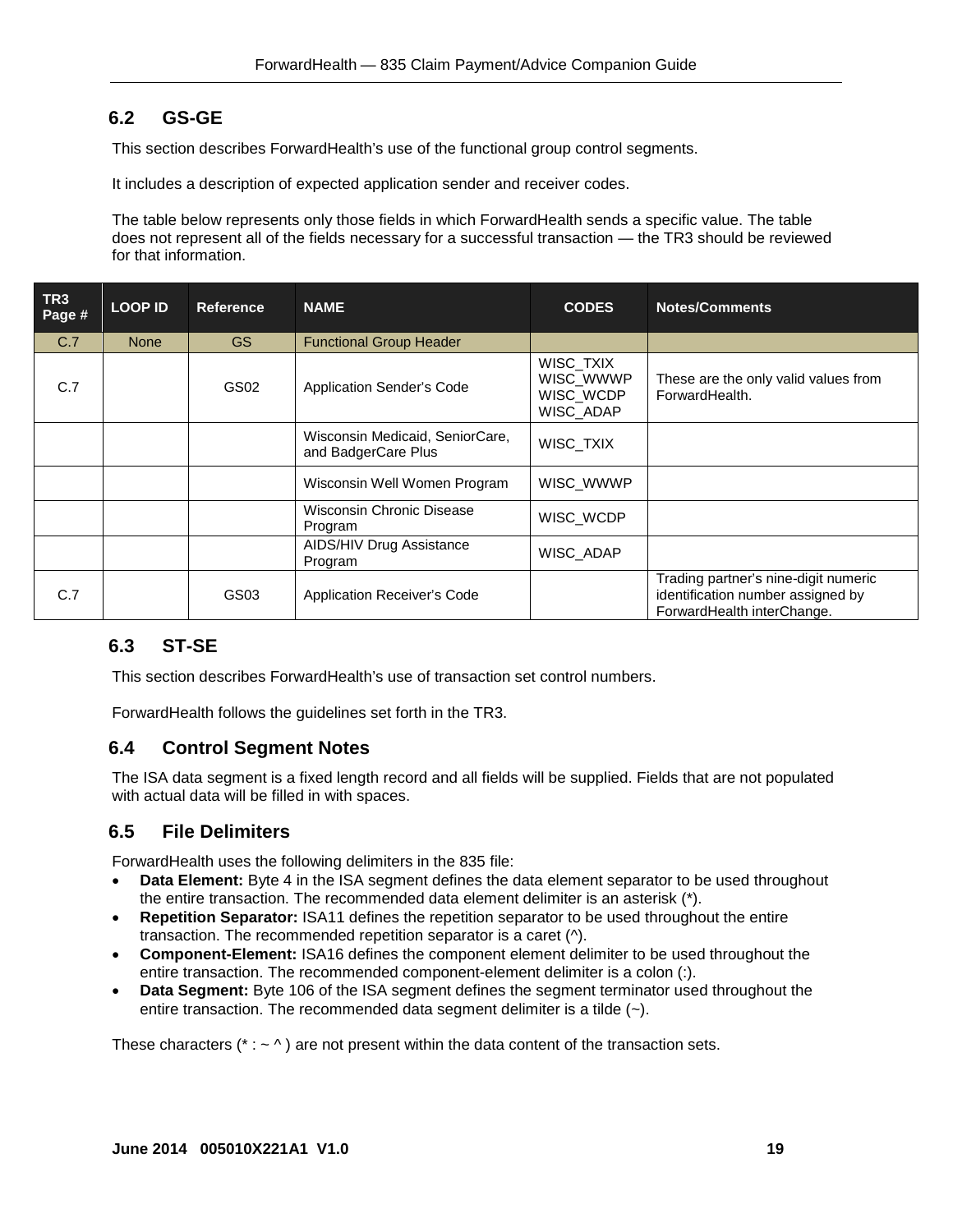# <span id="page-19-0"></span>**7 FORWARDHEALTH-SPECIFIC BUSINESS RULES AND LIMITATIONS**

### <span id="page-19-1"></span>**7.1 Trading Partner Identification Number**

Every entity that exchanges transactions with ForwardHealth must complete a Trading Partner Profile using the Portal (*<https://www.forwardhealth.wi.gov/>*). The trading partner ID of the trading partner sending the transaction is expected in the outside envelope data element ISA06 (Interchange Sender ID) and in data element GS02 (Application Sender's Code). These must always be the same. Additional information about the Trading Partner Profile is included in the Trading Partner Testing Packet, available in the Trading Partner area of the Portal at *<https://www.forwardhealth.wi.gov/>*.

### <span id="page-19-2"></span>**7.2 Testing**

ForwardHealth requires testing of transactions prior to accepting production files. Test requests will be processed to validate that the file structure and content meet HIPAA standards and ForwardHealthspecific data requirements. Once this validation is complete, the trading partner may submit production files to ForwardHealth interChange. Follow the steps in the Trading Partner Testing Packet (available in the Trading Partner area of the Portal at *<https://www.forwardhealth.wi.gov/>*) to complete Authorization Testing.

*Note:* All testing is done using the ForwardHealth Portal (*<https://www.forwardhealth.wi.gov/>*).

### <span id="page-19-3"></span>**7.3 Terminology**

The term "subscriber" will be used as a generic term throughout the companion guide. This term could refer to any one of the following programs for which a transaction is being processed:

- BadgerCare Plus.
- SeniorCare.
- Wisconsin Chronic Disease Program.
- Wisconsin Medicaid.
- <span id="page-19-4"></span>• Wisconsin Well Woman Program.

#### **7.4 Claims Limit**

<span id="page-19-5"></span>There is no file size restriction on how many claims will be reported in an 835.

### **7.5 Notes on 835 Claim Payment/Advice**

ForwardHealth posts for download an 835 batch transaction upon release of a financial cycle. Each payer has a different release day of the week. Each financial cycle covers seven days.

Denied pharmacy claims are not reported in the 835.

Pharmacy claims that are reversed in the same financial cycle in which they are received are not reported in the 835.

ForwardHealth generates electronic 835 transactions only for claims that have a "paid" or "denied" status on file. Claims that are still in the adjudication process or that have been returned with error messages do not receive an 835 response. Trading partners wishing to verify receipt of an 837 submission should access their 999 Acknowledgement or use an X12 276/277 inquiry. Providers wishing to verify receipt/status of a claim can access the Claims tab on the Portal at (*<https://www.forwardhealth.wi.gov/>*).

ForwardHealth will only generate electronic 835 transactions for providers that have designated a trading partner to receive their 835. Providers can designate a trading partner by using the Designate 835 Receiver link in the Quick Links section of the Portal home page (*<https://www.forwardhealth.wi.gov/>*).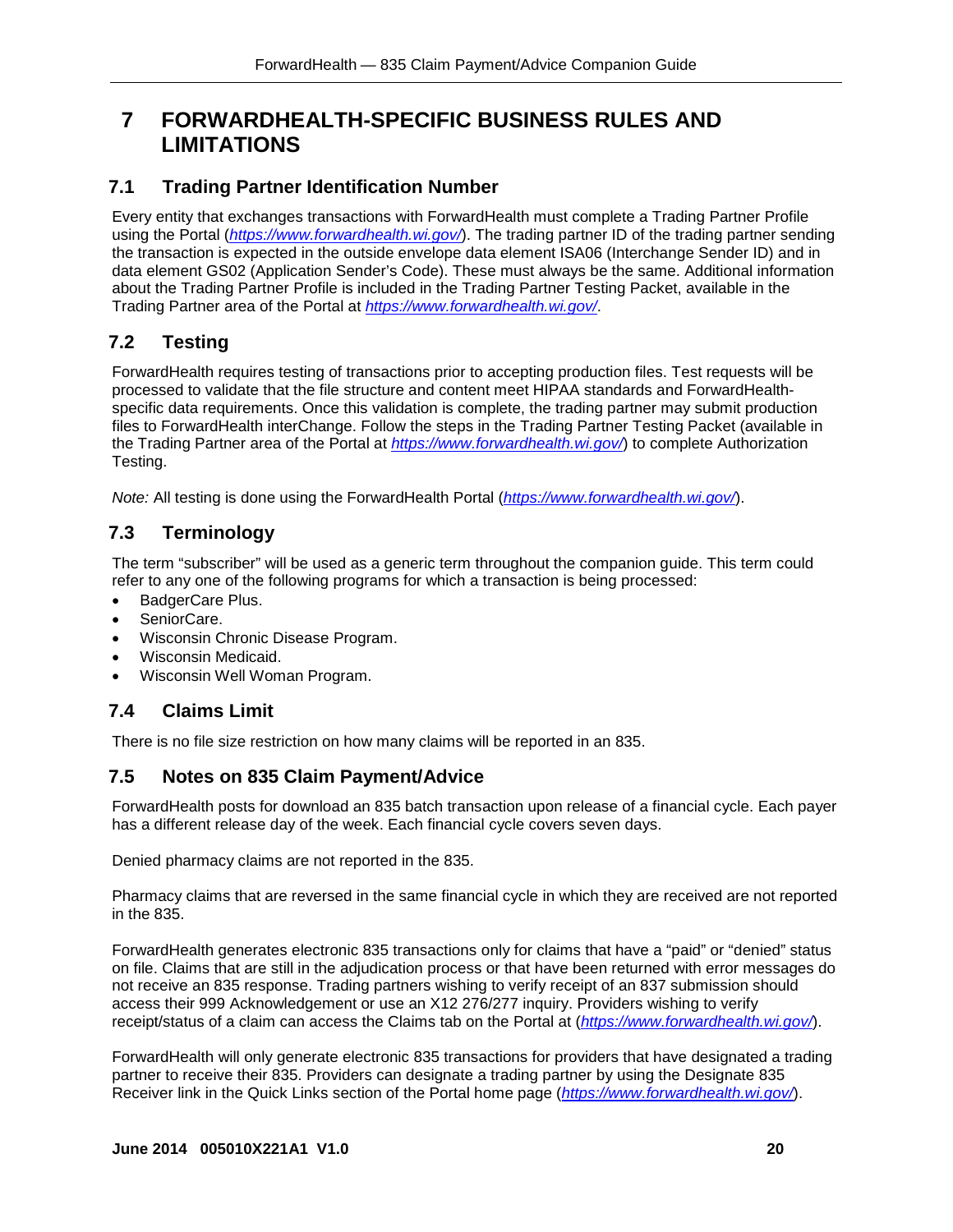The 835 transaction is for notification only and does not include payment of funds, such as checks or Electronic Funds Transfers (EFT) to financial institutions. Providers who would like to implement EFT should signup for EFT online via the Electronic Funds Transfer link in the Home Page section of the main landing page of the secure Portal (*<https://www.forwardhealth.wi.gov/>*) account. For questions about EFT, contact Provider Services at (800) 947-9627 (Monday – Friday, 7:00 a.m. – 6:00 p.m. CST) or via e-mail using the Contact link at the bottom of the Portal *<https://www.forwardhealth.wi.gov/>*.

The 835 files will be available for retrieval (Portal or Safe Harbor) for six months. If an 835 file is needed after six months, contact the EDI Helpdesk by telephone at (866) 416-4979 or via e-mail using the Contact link at the bottom of the Portal *[https://www.forwardhealth.wi.gov](https://www.forwardhealth.wi.gov/)/*.

# <span id="page-20-0"></span>**7.6 Scheduled Maintenance**

ForwardHealth recycles the real-time servers every night between 00:00 a.m. to 01:00 a.m. CST. Realtime processing is not available during this period.

ForwardHealth schedules regular maintenance every Sunday from 00:00 a.m. to 04:00 a.m. CST. Realtime processing may not be available during this period.

# <span id="page-20-1"></span>**8 ACKNOWLEDGEMENTS AND/OR REPORTS**

### <span id="page-20-2"></span>**8.1 Acknowledgements**

- TA1 Transaction Acknowledgement
- 999 Functional Acknowledgement

### <span id="page-20-3"></span>**8.2 Report Inventory**

There are no acknowledgement reports at this time.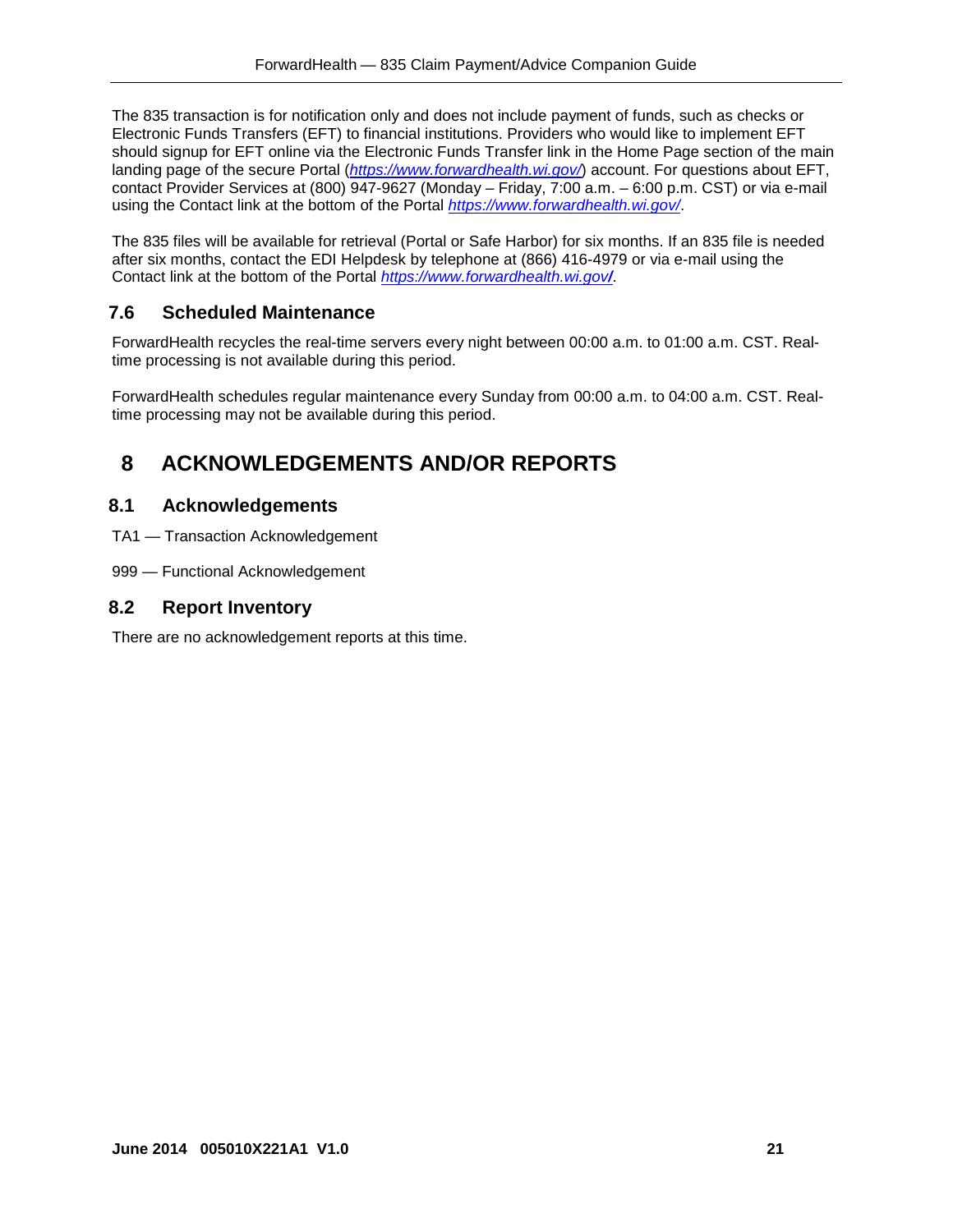# <span id="page-21-0"></span>**9 TRADING PARTNER AGREEMENTS**

Any entity intending to exchange electronic transactions with ForwardHealth must agree to the ForwardHealth Trading Partner Agreement at the end of the Trading Partner Profile process. A Trading Partner Profile can be completed using the Portal (*<https://www.forwardhealth.wi.gov/>*).

#### <span id="page-21-1"></span>**9.1 Trading Partners**

An EDI trading partner is defined as any ForwardHealth customer (provider, billing service, software vendor, employer group, financial institution, etc.) that transmits to, or receives electronic data from, ForwardHealth.

Electronic Data Interchange Trading Partner Agreements ensure the integrity of the electronic transaction process. The Trading Partner Agreement is related to the electronic exchange of information, whether the agreement is an entity or a part of a larger agreement, between each party to the agreement.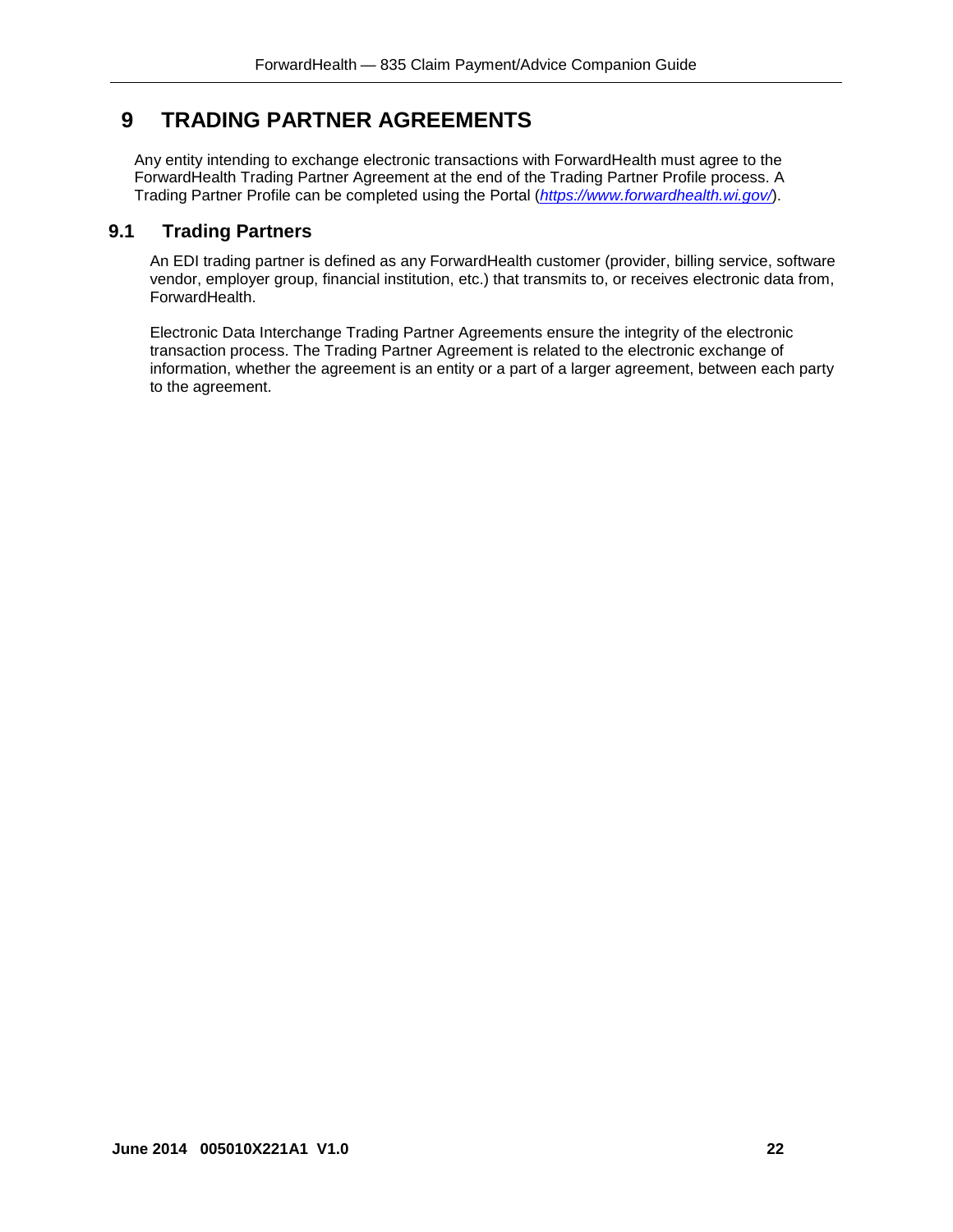# <span id="page-22-0"></span>**10 TRANSACTION-SPECIFIC INFORMATION**

This section describes how ASC X12N implementation guides adopted under HIPAA will be detailed with the use of a table. The tables contain a row for each segment that ForwardHealth has something additional, over and above, the information in the implementation guides. That information can:

- 1. Limit the repeat of loops or segments.
- 2. Limit the length of a simple data element.
- 3. Specify a sub-set of the implementation guide's internal code listings.
- 4. Clarify the use of loops, segments, composite, and simple data elements.
- 5. Any other information tied directly to a loop, segment, composite, or simple data element pertinent to trading electronically with ForwardHealth.

In addition to the row for each segment, one or more additional rows are used to describe ForwardHealth's usage for composite and simple data elements and for any other information. Notes and comments will be placed at the deepest level of detail. For example, a note about a code value will be placed on a row specifically for that code value, not in a general note about the segment.

The following table specifies the columns and suggested use of the rows for the detailed description of the transaction set companion guides. The table contains a Notes/Comments column for each segment that ForwardHealth has additional information to provide, over and above the information in the TR3.

| TR <sub>3</sub><br>Page # | <b>LOOP ID</b> | <b>Reference</b>  | <b>NAME</b>                                                                | <b>CODES</b>                           | <b>Notes/Comments</b>                                                                                                       |
|---------------------------|----------------|-------------------|----------------------------------------------------------------------------|----------------------------------------|-----------------------------------------------------------------------------------------------------------------------------|
| 69                        |                | <b>BPR</b>        | <b>Financial Information</b>                                               |                                        |                                                                                                                             |
| 70                        |                | BPR <sub>01</sub> | <b>Financial Information</b>                                               | H                                      | ForwardHealth will only use codes I & H.                                                                                    |
|                           |                |                   | <b>Check or Electronic Funds</b><br>Transfer (EFT)                         |                                        |                                                                                                                             |
|                           |                |                   | notification only, no payment.                                             | H                                      |                                                                                                                             |
| 71                        |                | BPR03             | Credit or Debit Flag Code                                                  | $\mathsf{C}$                           | This field will contain "C" to indicate credit.                                                                             |
| 72                        |                | BPR04             | Payment Method                                                             | <b>ACH</b><br><b>CHK</b><br><b>NON</b> |                                                                                                                             |
|                           |                |                   | Funds will be transferred<br>through an Automated Clearing<br>House (ACH). | <b>ACH</b>                             |                                                                                                                             |
|                           |                |                   | A check is being sent.                                                     | <b>CHK</b>                             |                                                                                                                             |
|                           |                |                   | Non-payment data.                                                          | <b>NON</b>                             |                                                                                                                             |
| 72                        |                | BPR <sub>05</sub> | <b>Payment Format Code</b>                                                 | <b>CCP</b>                             | Used only when ACH is sent in BPR04.                                                                                        |
| 77                        |                | <b>TRN</b>        | <b>Reassociation Trace Number</b>                                          |                                        | Uniquely identify this transaction set and to<br>aid in reassociating payments and<br>remittances that have been separated. |
| 77                        |                | TRN <sub>02</sub> | Check or EFT Trace number                                                  |                                        | This is the check or EFT trace number<br>assigned by the payer. If there is no<br>payment, this field will contain zeros.   |
| 78                        |                | TRN <sub>03</sub> | Payer Identification                                                       |                                        | This field contains the value "1" followed<br>by the ForwardHealth federal Tax<br>Identification Number (TIN).              |
| 79                        |                | <b>CUR</b>        | Foreign Currency Information                                               |                                        | This segment does not meet the situational<br>requirements to be sent by ForwardHealth.                                     |
| 82                        |                | <b>REF</b>        | <b>Receiver Identification</b>                                             |                                        |                                                                                                                             |

#### **005010X221A1 — 835 Health Care Claim Payment / Advice**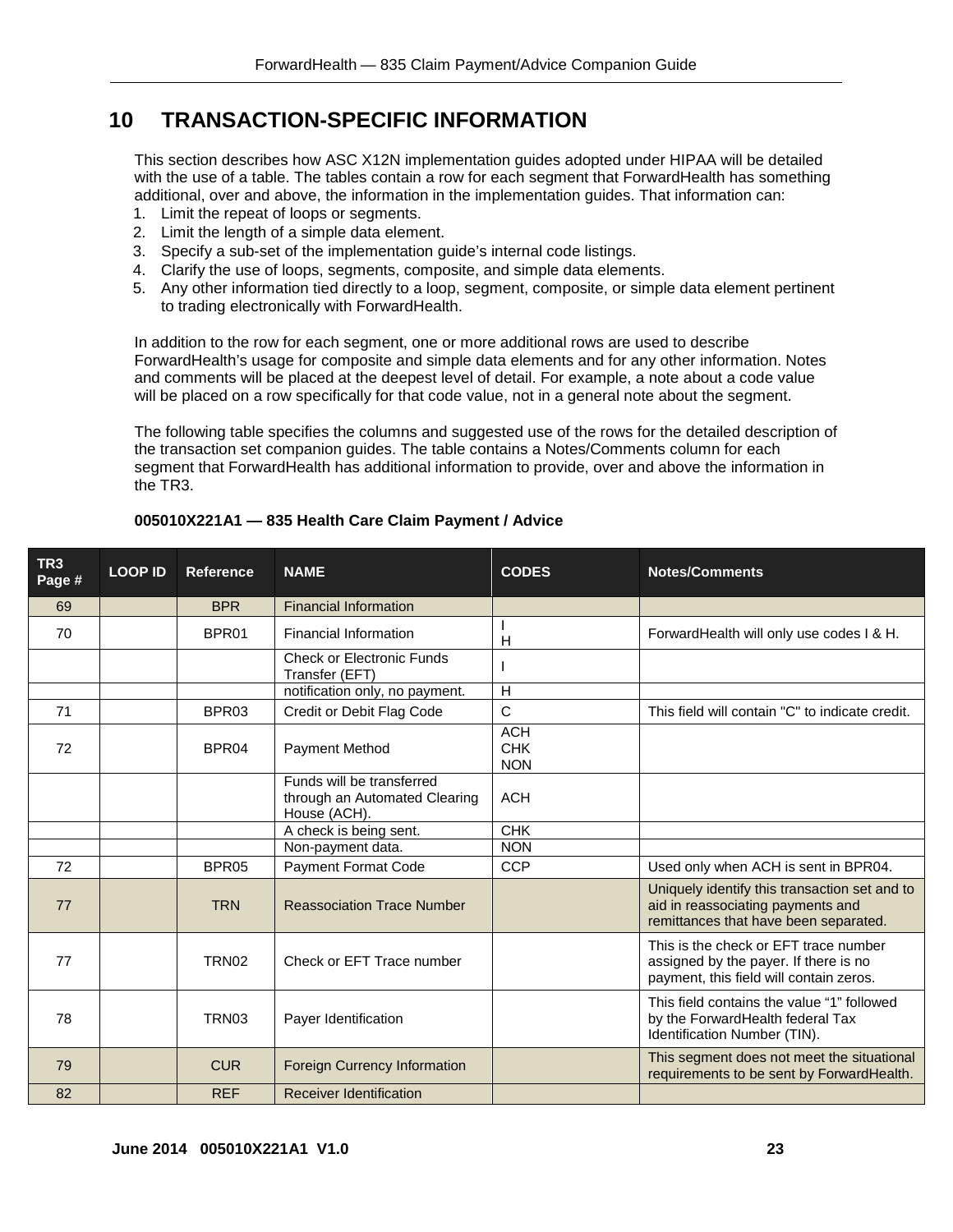| TR <sub>3</sub><br>Page # | <b>LOOP ID</b> | Reference         | <b>NAME</b>                                               | <b>CODES</b>                                     | <b>Notes/Comments</b>                                                                                                                                                    |
|---------------------------|----------------|-------------------|-----------------------------------------------------------|--------------------------------------------------|--------------------------------------------------------------------------------------------------------------------------------------------------------------------------|
| 82                        |                | REF02             | Receiver Identifier                                       |                                                  | This field will contain the Trading Partner<br>ID.                                                                                                                       |
| 84                        |                | <b>REF</b>        | <b>Version Identification</b>                             |                                                  | This segment does not meet the situational<br>requirements to be sent by ForwardHealth.                                                                                  |
| 87                        | 1000A          | N <sub>1</sub>    | Payer Identification                                      |                                                  |                                                                                                                                                                          |
| 87                        | 1000A          | N <sub>102</sub>  | Payer Name                                                | WISC_TXIX<br>WISC_WWWP<br>WISC_WCDP<br>WISC_ADAP |                                                                                                                                                                          |
|                           |                |                   | Wisconsin Medicaid,<br>SeniorCare, and BadgerCare<br>Plus | WISC_TXIX                                        |                                                                                                                                                                          |
|                           |                |                   | Wisconsin Well Women<br>Program                           | WISC_WWWP                                        |                                                                                                                                                                          |
|                           |                |                   | Wisconsin Chronic Disease<br>Program                      | WISC_WCDP                                        |                                                                                                                                                                          |
|                           |                |                   | AIDS/HIV Drug Assistance<br>Program                       | WISC_ADAP                                        |                                                                                                                                                                          |
| 88                        | 1000A          | N <sub>3</sub>    | Payer Address                                             |                                                  |                                                                                                                                                                          |
| 88                        | 1000A          | N301              | Payer Address Line                                        | 313 BLETTNER<br><b>BOULEVARD</b>                 | This field will contain the address of the<br>payer.                                                                                                                     |
| 88                        | 1000A          | N <sub>4</sub>    | Payer City, State, ZIP Code                               |                                                  |                                                                                                                                                                          |
| 90                        | 1000A          | N402              | Payer City Name                                           | Madison                                          | This field will contain the city of the payer.                                                                                                                           |
| 91                        | 1000A          | N401              | Payer State Code                                          | WI                                               | This field will contain the state of the<br>payer.                                                                                                                       |
| 91                        | 1000A          | N402              | Postal Zone or ZIP Code                                   | 53784                                            | This field will contain the ZIP code of the<br>payer.                                                                                                                    |
| 92                        | 1000A          | <b>REF</b>        | <b>Additional Payer Identification</b>                    |                                                  | This segment does not meet the situational<br>requirements to be sent by ForwardHealth.                                                                                  |
| 94                        | 1000A          | <b>PER</b>        | <b>Payer Business Contact</b>                             |                                                  | This segment will contain Provider<br>Services information as the Business<br>Contact.                                                                                   |
| 95                        | 1000A          | PER <sub>04</sub> | Payer Contact Communication<br>Number                     | (800) 947-9627                                   |                                                                                                                                                                          |
| 97                        | 1000A          | <b>PER</b>        | <b>Payer Technical Contact</b>                            |                                                  | This segment will contain EDI Helpdesk<br>information as the Technical Contact.                                                                                          |
| 98                        | 1000A          | PER04             | Payer Contact Communication<br>Number                     | (866) 416-4979                                   |                                                                                                                                                                          |
| 100                       | 1000A          | <b>PER</b>        | Payer Web Site                                            |                                                  | This segment does not meet the situational<br>requirements to be sent by ForwardHealth.                                                                                  |
| 102                       | 1000B          | N1                | Payee Identification                                      |                                                  |                                                                                                                                                                          |
| 103                       | 1000B          | N <sub>103</sub>  | Payee Name                                                | FI<br>XX                                         |                                                                                                                                                                          |
|                           |                |                   | <b>Federal TIN</b>                                        | F1                                               |                                                                                                                                                                          |
|                           |                |                   | National Provider Identifier<br>(NPI)                     | XX                                               |                                                                                                                                                                          |
| 103                       | 1000B          | N104              | Payee Identification Code                                 |                                                  | This field contains the billing provider's NPI<br>when N103 contains the value "XX". This<br>is the billing provider's Federal TIN when<br>N103 contains the value "FI". |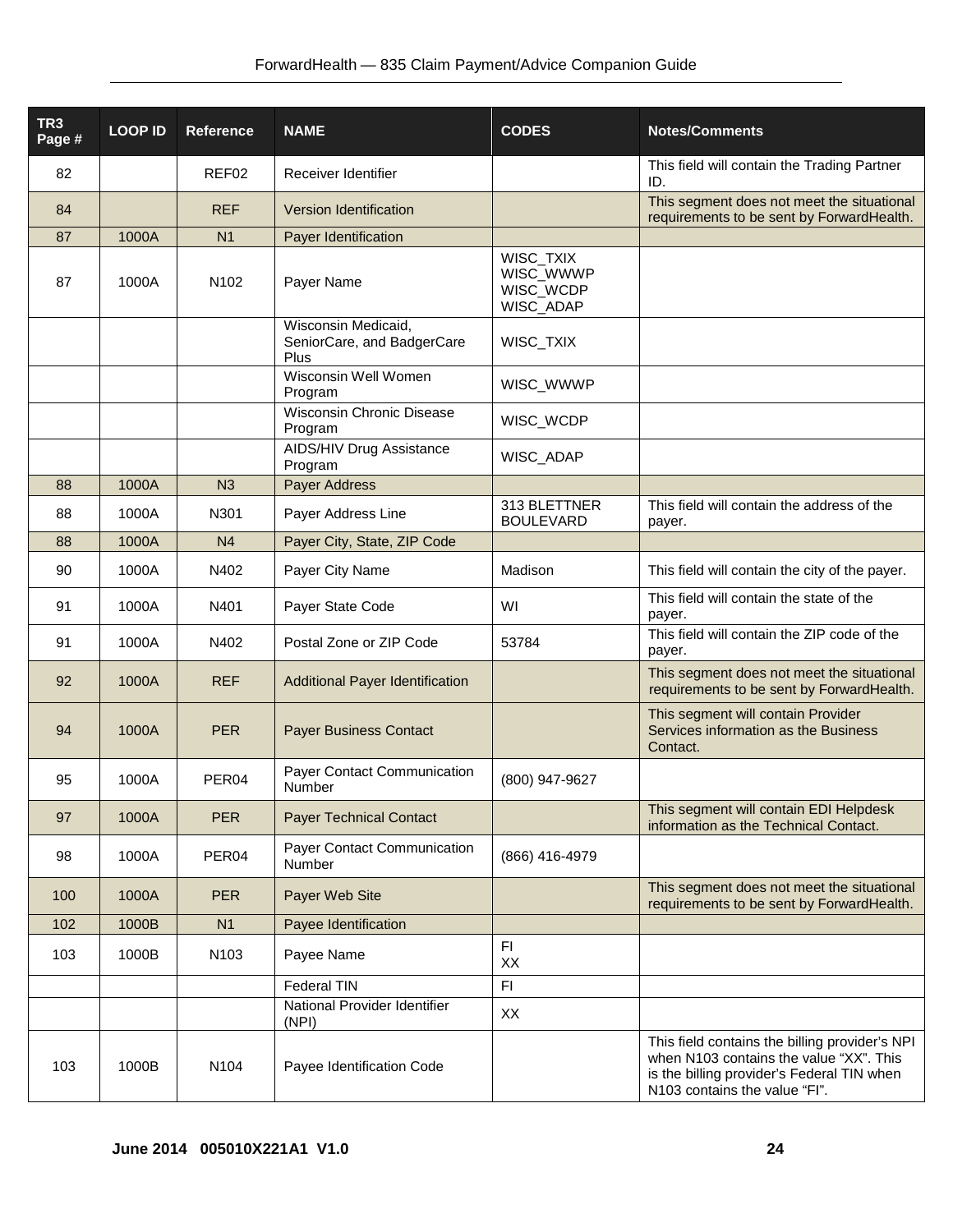| TR <sub>3</sub><br>Page # | <b>LOOP ID</b> | Reference         | <b>NAME</b>                                                       | <b>CODES</b>                                 | <b>Notes/Comments</b>                                                                                                                                                                                               |
|---------------------------|----------------|-------------------|-------------------------------------------------------------------|----------------------------------------------|---------------------------------------------------------------------------------------------------------------------------------------------------------------------------------------------------------------------|
| 104                       | 1000B          | N <sub>3</sub>    | Payee Address                                                     |                                              | This segment does not meet the situational<br>requirements to be sent by ForwardHealth.                                                                                                                             |
| 105                       | 1000B          | N <sub>4</sub>    | Payee City, State, ZIP                                            |                                              | This segment does not meet the situational<br>requirements to be sent by ForwardHealth.                                                                                                                             |
| 107                       | 1000B          | <b>REF</b>        | Payee Additional Identification                                   |                                              | This segment does not meet the situational<br>requirements to be sent by ForwardHealth.                                                                                                                             |
| 109                       | 1000B          | <b>RDM</b>        | <b>Remittance Delivery Method</b>                                 |                                              | This segment does not meet the situational<br>requirements to be sent by ForwardHealth.                                                                                                                             |
| 111                       | 2000           | <b>LX</b>         | <b>Header Number</b>                                              |                                              |                                                                                                                                                                                                                     |
| 111                       | 2000           | LX01              | Assigned Number                                                   |                                              | "1" for first claim loop within ST. Add +1 for<br>each claim loop. Begin New Loop for each<br>claim type/claim status break.                                                                                        |
| 112                       | 2000           | TS <sub>3</sub>   | <b>Provider Summary Information</b>                               |                                              | This segment does not meet the situational<br>requirements to be sent by ForwardHealth.                                                                                                                             |
| 120                       | 2000           | TS <sub>2</sub>   | <b>Provider Supplemental</b><br>Summary                           |                                              | This segment does not meet the situational<br>requirements to be sent by ForwardHealth.                                                                                                                             |
| 123                       | 2100           | <b>CLP</b>        | <b>Claim Payment Information</b>                                  |                                              |                                                                                                                                                                                                                     |
| 124                       | 2100           | CLP02             | <b>Claim Status Code</b>                                          | 1<br>$\overline{\mathbf{c}}$<br>3<br>4<br>22 |                                                                                                                                                                                                                     |
|                           |                |                   | Paid claim with Medicaid as the<br>primary payer on the claim.    | 1                                            |                                                                                                                                                                                                                     |
|                           |                |                   | Paid claim with Medicaid as the<br>secondary payer on the claim.  | $\overline{c}$                               |                                                                                                                                                                                                                     |
|                           |                |                   | Paid claim with Medicaid as<br>tertiary or greater payer.         | 3                                            |                                                                                                                                                                                                                     |
|                           |                |                   | Denied claim.                                                     | $\overline{4}$                               |                                                                                                                                                                                                                     |
|                           |                |                   | Reversal of a previous claim.                                     | 22                                           |                                                                                                                                                                                                                     |
| 125                       | 2100           | CLP <sub>05</sub> | Patient Responsibility Amount                                     |                                              | This is the sum of the member's total cost<br>share responsibility, which may include<br>copayment, deductible, spend down,<br>coinsurance cutback, member liability, and<br>nursing home personal needs allowance. |
| 126                       | 2100           | CLP06             | Claim Filing Indicator Code                                       | <b>MC</b><br>OF                              |                                                                                                                                                                                                                     |
|                           |                |                   | Claim Processed by Medicaid,<br>BadgerCare Plus, or<br>SeniorCare | <b>MC</b>                                    |                                                                                                                                                                                                                     |
|                           |                |                   | Claim Processed by WWWP or<br><b>WCDP</b>                         | OF                                           |                                                                                                                                                                                                                     |
| 129                       | 2100           | CAS               | Claim Adjustment                                                  |                                              | ForwardHealth will send the Claim<br>Adjustment segment.                                                                                                                                                            |
| 137                       | 2100           | NM <sub>1</sub>   | <b>Patient Name</b>                                               |                                              | This is the member's information as<br>submitted on the original claim.                                                                                                                                             |
| 139                       | 2100           | <b>NM108</b>      | <b>Identification Code Qualifier</b>                              | <b>MR</b><br>MI                              | This field will contain the city of the payer.                                                                                                                                                                      |
|                           |                |                   | Medicaid, BadgerCare Plus,<br>and SeniorCare.                     | <b>MR</b>                                    |                                                                                                                                                                                                                     |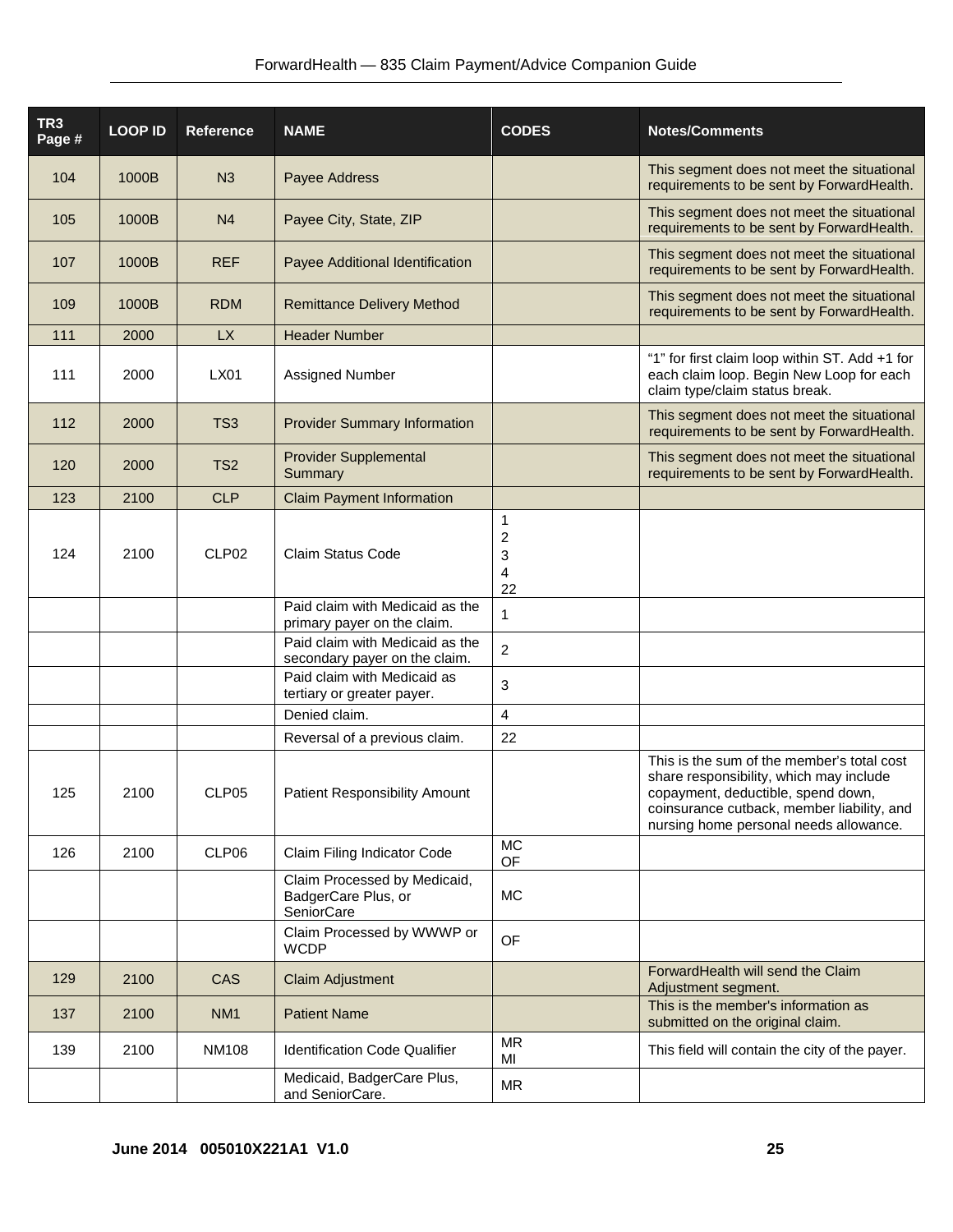| TR <sub>3</sub><br>Page # | <b>LOOP ID</b> | Reference       | <b>NAME</b>                                             | <b>CODES</b>               | <b>Notes/Comments</b>                                                                                                                                                                                       |
|---------------------------|----------------|-----------------|---------------------------------------------------------|----------------------------|-------------------------------------------------------------------------------------------------------------------------------------------------------------------------------------------------------------|
|                           |                |                 | WWWP and WCDP                                           | MI                         |                                                                                                                                                                                                             |
| 139                       | 2100           | NM109           | Patient Identifier                                      |                            | This is the member's ForwardHealth<br>member ID as submitted on the claim.                                                                                                                                  |
| 140                       | 2100           | NM <sub>1</sub> | <b>Insured Name</b>                                     |                            | Forward Health meets the situational rule to<br>require this segment.                                                                                                                                       |
| 143                       | 2100           | NM <sub>1</sub> | <b>Corrected Patient/Insured</b><br>Name                |                            | Forward Health meets the situational rule to<br>require this segment.                                                                                                                                       |
| 146                       | 2100           | NM <sub>1</sub> | Service Provider Name                                   |                            | ForwardHealth meets the situational rule to<br>require this segment.                                                                                                                                        |
| 148                       | 2100           | <b>NM108</b>    | <b>Identification Code Qualifier</b>                    | XX<br><b>MC</b>            |                                                                                                                                                                                                             |
|                           |                |                 | National Provider Identifier<br>(NPI)                   | XX                         |                                                                                                                                                                                                             |
|                           |                |                 | ForwardHealth interChange<br>provider number.           | <b>MC</b>                  |                                                                                                                                                                                                             |
| 149                       | 2100           | NM109           | Rendering Provider Identifier                           |                            | This field will contain the rendering<br>provider's NPI when NM108 contains the<br>value "XX" or eight or nine-digit<br>ForwardHealth interChange provider<br>number when NM108 contains the value<br>"MC". |
| 150                       | 2100           | NM <sub>1</sub> | <b>Crossover Carrier Name</b>                           |                            | This segment does not meet the situational<br>requirements to be sent by ForwardHealth.                                                                                                                     |
| 153                       | 2100           | NM <sub>1</sub> | <b>Corrected Priority Payer Name</b>                    |                            | ForwardHealth meets the situational rule to<br>require this segment.                                                                                                                                        |
| 156                       | 2100           | NM <sub>1</sub> | <b>Other Subscriber Name</b>                            |                            | ForwardHealth meets the situational rule to<br>require this segment.                                                                                                                                        |
| 159                       | 2100           | <b>MIA</b>      | <b>Inpatient Adjudication</b><br>Information            |                            | ForwardHealth meets the situational rule to<br>require this segment.                                                                                                                                        |
| 166                       | 2100           | <b>MOA</b>      | <b>Outpatient Adjudication</b><br>Information           |                            | ForwardHealth meets the situational rule to<br>require this segment.                                                                                                                                        |
| 169                       | 2100           | <b>REF</b>      | <b>Other Claim Related</b><br>Identification            |                            | This segment will populate if Medical<br>Record Number (MRN), Social Security<br>Number (SSN), or Adjustment Internal<br>Control Number (ICN) is known.                                                     |
| 169                       | 2100           | REF01           | Reference Identification<br>Qualifier                   | EА<br>SY<br>F <sub>8</sub> |                                                                                                                                                                                                             |
|                           |                |                 | The next element is the MRN.                            | EA                         |                                                                                                                                                                                                             |
|                           |                |                 | The next element is the SSN.<br>The next element is the | SY                         |                                                                                                                                                                                                             |
|                           |                |                 | adjustment ICN.                                         | F <sub>8</sub>             |                                                                                                                                                                                                             |
| 171                       | 2100           | <b>REF</b>      | <b>Rendering Provider</b><br>Identification             |                            | This segment will populate if a<br>ForwardHealth provider number was<br>submitted on the claim.                                                                                                             |
| 171                       | 2100           | REF01           | Reference Identification<br>Qualifier                   | 1D                         | Indicates that the next element is the<br>rendering Medicaid provider number.                                                                                                                               |
| 173                       | 2100           | <b>DTM</b>      | <b>Statement From or To Date</b>                        |                            | ForwardHealth meets the situational rule to<br>require this segment.                                                                                                                                        |
| 175                       | 2100           | <b>DTM</b>      | <b>Coverage Expiration Date</b>                         |                            | Forward Health meets the situational rule to<br>require this segment.                                                                                                                                       |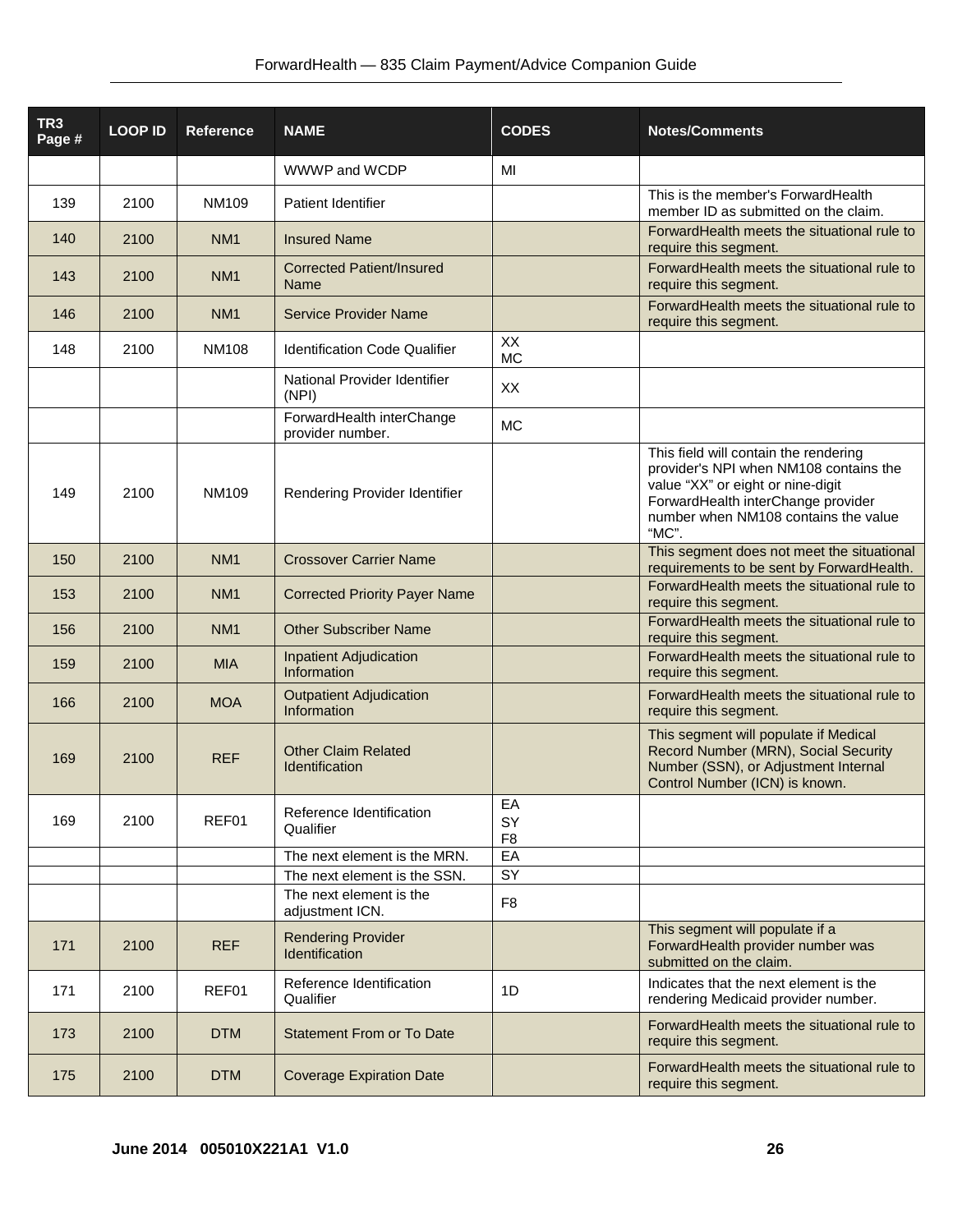| TR <sub>3</sub><br>Page # | <b>LOOP ID</b> | Reference         | <b>NAME</b>                                                           | <b>CODES</b>                                   | <b>Notes/Comments</b>                                                                                                          |
|---------------------------|----------------|-------------------|-----------------------------------------------------------------------|------------------------------------------------|--------------------------------------------------------------------------------------------------------------------------------|
| 177                       | 2100           | <b>DTM</b>        | <b>Claim Received Date</b>                                            |                                                | This segment does not meet the situational<br>requirements to be sent by ForwardHealth.                                        |
| 179                       | 2100           | <b>PER</b>        | <b>Claim Contact Information</b>                                      |                                                | This segment does not meet the situational<br>requirements to be sent by ForwardHealth.                                        |
| 182                       | 2100           | <b>AMT</b>        | Claim Supplemental<br>Information                                     |                                                | This segment does not meet the situational<br>requirements to be sent by ForwardHealth.                                        |
| 184                       | 2100           | QTY               | <b>Claim Supplemental</b><br><b>Information Quantity</b>              |                                                | This segment does not meet the situational<br>requirements to be sent by ForwardHealth.                                        |
| 186                       | 2110           | <b>SVC</b>        | Service Payment Information                                           |                                                |                                                                                                                                |
| 187                       | 2110           | SVC01-1           | <b>Product or Service ID Qualifier</b>                                | <b>AD</b><br>HC<br>N <sub>4</sub><br><b>NU</b> |                                                                                                                                |
|                           |                |                   | American Dental Association<br>(ADA) codes.                           | <b>AD</b>                                      |                                                                                                                                |
|                           |                |                   | <b>Healthcare Common Procedure</b><br>Coding System (HCPCS)<br>codes. | HC                                             |                                                                                                                                |
|                           |                |                   | National Drug Code (NDC) in 5-<br>4-2 format.                         | N <sub>4</sub>                                 |                                                                                                                                |
|                           |                |                   | <b>National Uniform Billing</b><br>Committee (NUBC) UB-04<br>codes.   | <b>NU</b>                                      |                                                                                                                                |
| 189                       | 2110           | SVC <sub>02</sub> | Line Item Charge Amount                                               |                                                | This is the billed amount from the claim<br>unless the line has been split for<br>processing.                                  |
| 191                       | 2110           | <b>SVC06-1</b>    | Product or Service ID Qualifier                                       | <b>AD</b><br>HC<br>N <sub>4</sub>              |                                                                                                                                |
|                           |                |                   | ADA codes.                                                            | A <sub>D</sub>                                 |                                                                                                                                |
|                           |                |                   | <b>HCPCS</b> codes.                                                   | HC                                             |                                                                                                                                |
|                           |                |                   | NDC in 5-4-2 format.                                                  | N <sub>4</sub>                                 |                                                                                                                                |
| 194                       | 2110           | <b>DTM</b>        | <b>Service Date</b>                                                   |                                                | ForwardHealth meets the situational rule to<br>require this segment.                                                           |
| 195                       | 2110           | DTM02             | Service Date                                                          |                                                | ForwardHealth will report the Service<br>Period Start and Service Period End dates<br>on long term care and inpatient claims.  |
| 196                       | 2110           | <b>CAS</b>        | Service Adjustment                                                    |                                                | ForwardHealth will send the Claim<br>Adjustment segment.                                                                       |
| 204                       | 2110           | <b>REF</b>        | Service Identification                                                |                                                | This segment populates if Enhanced<br><b>Ambulatory Patient Grouping (EAPG)</b><br>pricing was applied to an outpatient claim. |
| 204                       | 2110           | REF01             | Reference Identification<br>Qualifier                                 | 1S                                             | This field will contain "1S", indicating that<br>the next element is the Ambulatory Patient<br>Group (APG) number.             |
| 204                       | 2110           | <b>REF</b>        | Service Identification                                                |                                                | This segment populates if prior<br>authorization (PA) number is known.                                                         |
| 204                       | 2110           | REF01             | Reference Identification<br>Qualifier                                 | G <sub>1</sub>                                 | This field will contain "G1", indicating that<br>the next element is the PA number.                                            |
| 206                       | 2110           | <b>REF</b>        | <b>Line Item Control Number</b>                                       |                                                |                                                                                                                                |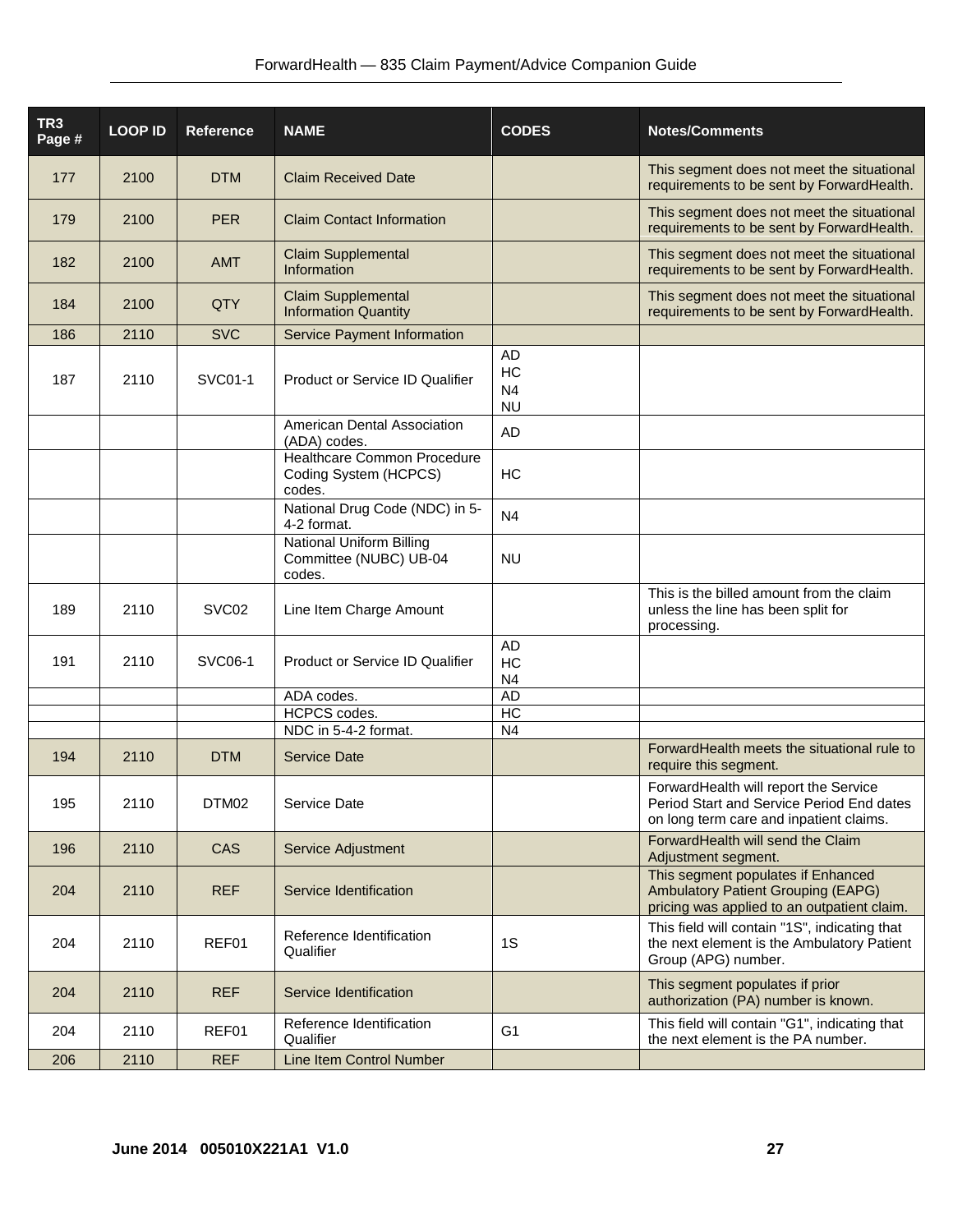| TR <sub>3</sub><br>Page # | <b>LOOP ID</b> | <b>Reference</b>  | <b>NAME</b>                             | <b>CODES</b>                              | <b>Notes/Comments</b>                                                                                                                                 |
|---------------------------|----------------|-------------------|-----------------------------------------|-------------------------------------------|-------------------------------------------------------------------------------------------------------------------------------------------------------|
| 206                       | 2110           | REF01             | Reference Identification<br>Qualifier   | 6R                                        | This field will contain "6R", indicating that<br>the next element is the provider control<br>number/line item control number submitted<br>on the 837. |
| 207                       | 2110           | <b>REF</b>        | <b>Rendering Provider Information</b>   |                                           | ForwardHealth populates if the rendering<br>provider does not have a NPI.                                                                             |
| 207                       | 2110           | REF01             | Reference Identification<br>Qualifier   | 1D                                        | This field will contain "1D", indicating that<br>the next element is the provider's eight or<br>nine-digit ForwardHealth provider number.             |
| 209                       | 2110           | <b>REF</b>        | <b>Healthcare Policy Identification</b> |                                           | This segment does not meet the situational<br>requirements to be sent by ForwardHealth.                                                               |
| 211                       | 2110           | <b>AMT</b>        | Service Supplemental Amount             |                                           | This segment will be sent if detail allowed<br>amount is known.                                                                                       |
| 211                       | 2110           | AMT01             | <b>Amount Qualifier Code</b>            | B <sub>6</sub>                            | This field will contain "B6", indicating the<br>allowed amount.                                                                                       |
| 213                       | 2110           | QTY               | <b>Service Supplemental Quantity</b>    |                                           | This segment does not meet the situational<br>requirements to be sent by ForwardHealth.                                                               |
| 215                       | 2110           | LQ                | <b>Health Care Remark Codes</b>         |                                           | ForwardHealth meets the situational rule to<br>require this segment.                                                                                  |
| 217                       | 2110           | <b>PLB</b>        | <b>Provider Adjustment</b>              |                                           |                                                                                                                                                       |
| 218                       | 2110           | PLB <sub>02</sub> | <b>Fiscal Period Date</b>               |                                           | This date is December 31 <sup>st</sup> of the current<br>year.                                                                                        |
| 219                       | 2110           | <b>PLB03-1</b>    | Adjustment Reason Code                  | <b>CS</b><br><b>FB</b><br>LS<br><b>WO</b> |                                                                                                                                                       |
|                           |                |                   | Adjustment                              | $\overline{\text{cs}}$                    |                                                                                                                                                       |
|                           |                |                   | Forward Balance                         | <b>FB</b>                                 |                                                                                                                                                       |
|                           |                |                   | Lump Sum                                | LS                                        |                                                                                                                                                       |
|                           |                |                   | Overpayment Recovery                    | <b>WO</b>                                 |                                                                                                                                                       |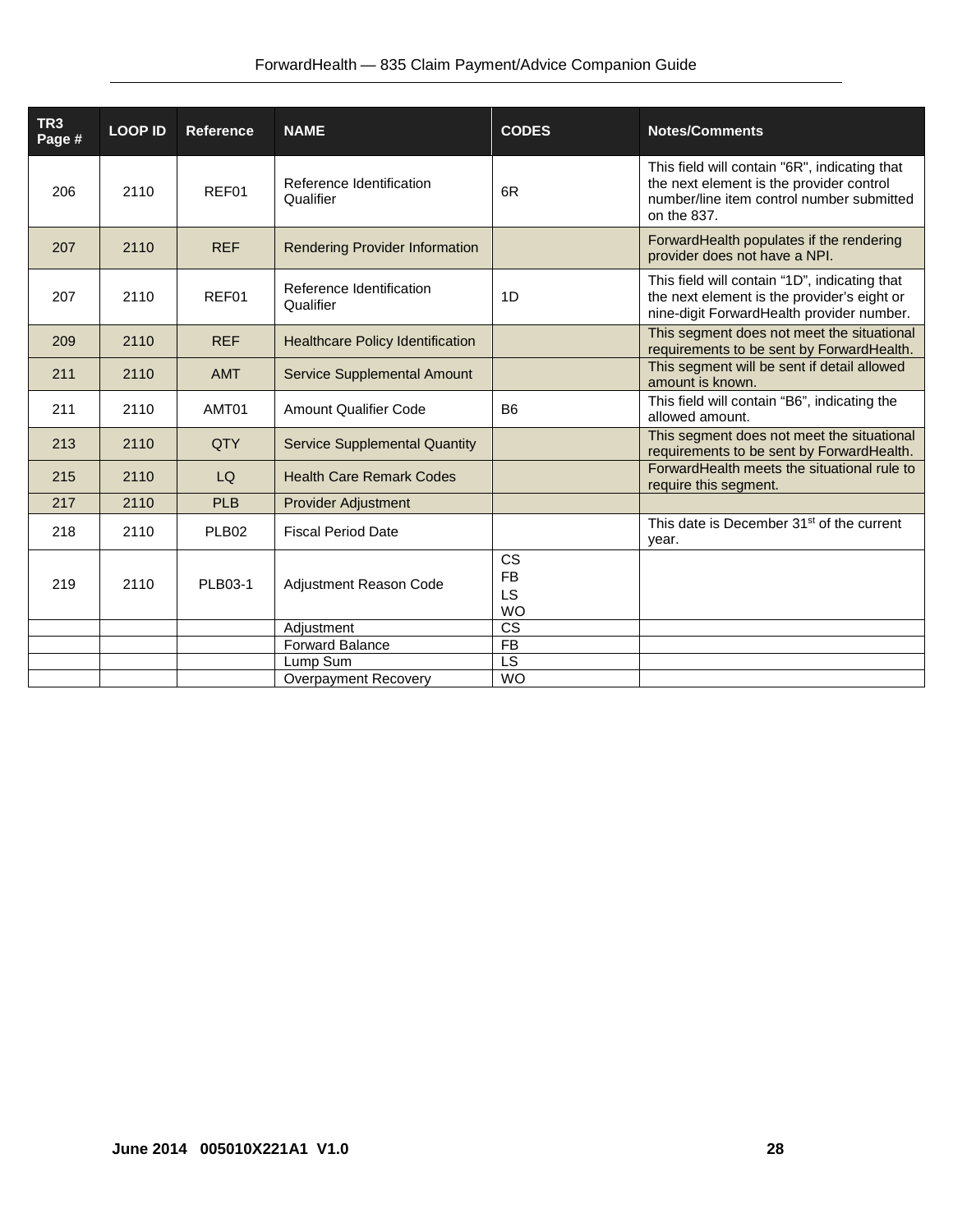# <span id="page-28-0"></span>**APPENDICES**

# <span id="page-28-1"></span>**1. Implementation Checklist**

A complete implementation checklist is available on the Portal (*<https://www.forwardhealth.wi.gov/>*). Click on Trading Partner Profile on the bottom right side of the screen. Download the Trading Partner Testing Packet for ASC X12 transactions. Contact the EDI Helpdesk with questions by telephone at (866) 416-4979 or via e-mail using the Contact link at the bottom of the Portal home page (*<https://www.forwardhealth.wi.gov/>*).

# <span id="page-28-2"></span>**2. Business Scenarios**

### **Terminology**

The term "subscriber" will be used as a generic term throughout the Companion Guide. This term could refer to any one of the following programs for which the 276/277 transaction is being processed:

- BadgerCare Plus.
- SeniorCare.
- Wisconsin Chronic Disease Program.
- Wisconsin Medicaid.
- Wisconsin Well Woman Program.

### **Claim Limit**

File Size is not restricted. The 835 will contain all claims adjudicated during the financial cycle (week). The 835 file will contain only one GS/GE loop.

# <span id="page-28-3"></span>**3. Frequently Asked Questions**

This appendix contains a compilation of questions and answers relative to ForwardHealth and its providers.

Q: What are the main differences between the Portal, batch, and Real-Time submission methods? A:

- Portal This option is best for those providers who have a low volume of ForwardHealth claims, want to check specific claims, or other limited review of ForwardHealth data. Portal access also allows you to modify a claim.
- Batch This option is best for providers who have large volumes of ForwardHealth members and need an automated way to check claim status. Typically, software vendors, billing intermediaries, clearinghouses, and providers with a technical team benefit from this option.
- Real-Time This option is best for those providers who have a large volume of ForwardHealth members and see them on a regular basis but don't have the resources or expertise to use the batch method. This option must be used for single queries.

Q: What are the main differences between a 277 and a 999?

A: A 277 is the response to a 276 and contains claim status information. A 999 is an acknowledgement transaction that indicates if a 276 file was accepted or rejected. A 999 does not contain any claim status information.

Q: Is there a limit to the number of inquiries I can submit at once?

A: We recommend you follow HIPAA requirements for a maximum of 99 inquiries per ST/SE segment. Real-time transactions are limited to one inquiry per interchange.

Q: Are any fields case sensitive?

A: ForwardHealth accepts the extended character set. Uppercase characters are recommended.